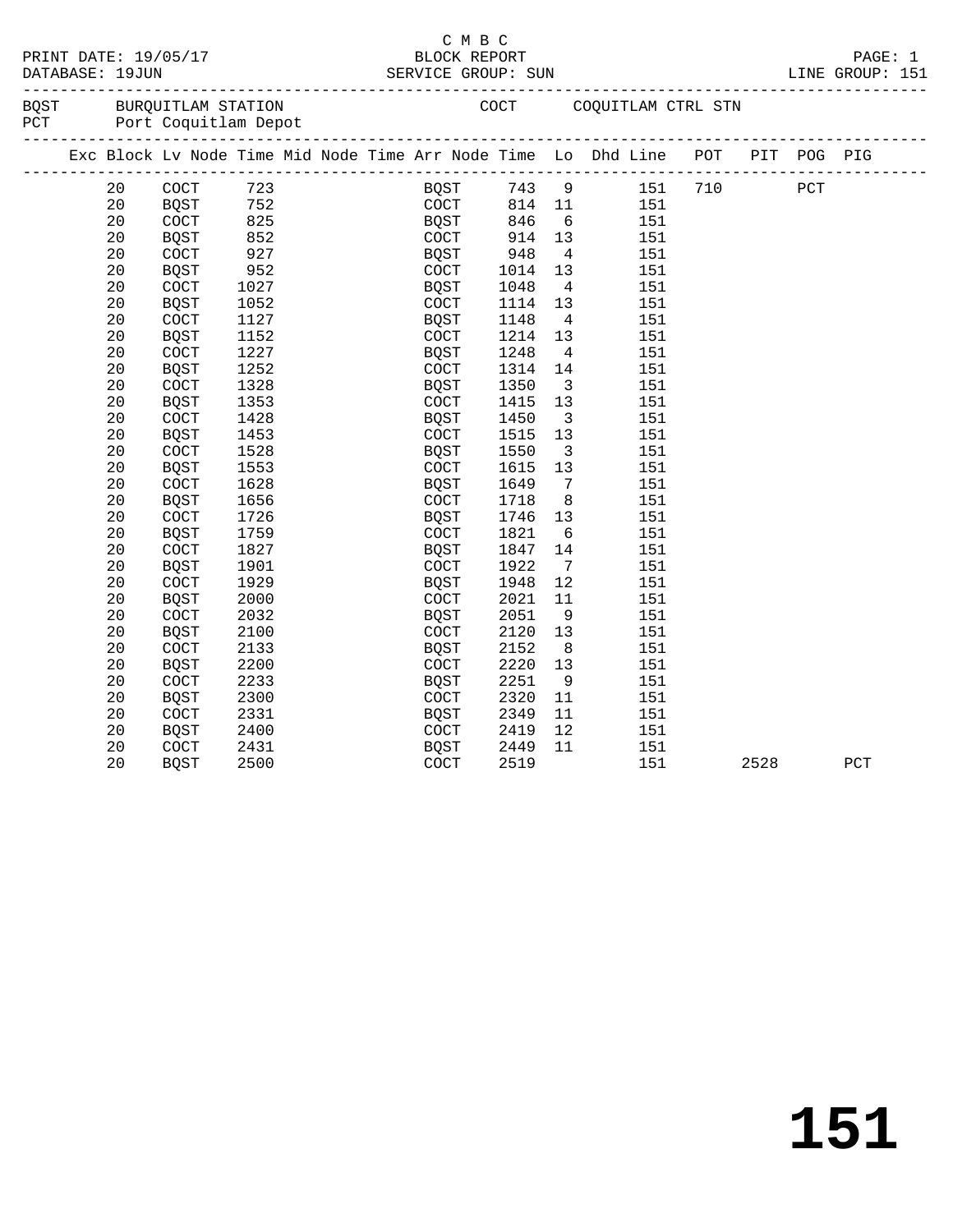|      | PRINT DATE: 19/05/17 BLOCK REPORT<br>DATABASE: 19JUN                                                                             |                     |      |                        |  |              |      |                     |                 |                                                                                |  |      |     | PAGE: 2 |
|------|----------------------------------------------------------------------------------------------------------------------------------|---------------------|------|------------------------|--|--------------|------|---------------------|-----------------|--------------------------------------------------------------------------------|--|------|-----|---------|
| BQST | BURQUITLAM STATION                                                                                                               |                     |      |                        |  |              |      | <b>BRST</b><br>BYST |                 | BRAID STN<br>BROADWAY STN                                                      |  |      |     |         |
|      |                                                                                                                                  |                     |      |                        |  |              |      |                     |                 | COCT COQUITLAM CTRL STN                                                        |  |      |     |         |
|      |                                                                                                                                  |                     |      |                        |  |              |      |                     |                 |                                                                                |  |      |     |         |
|      |                                                                                                                                  |                     |      |                        |  |              |      |                     |                 | CORW COQUITLAM REC CENTRE<br>LOST LOUGHEED STN                                 |  |      |     |         |
|      |                                                                                                                                  |                     |      |                        |  |              |      |                     |                 |                                                                                |  |      |     |         |
|      |                                                                                                                                  |                     |      |                        |  |              |      |                     |                 | PCT Port Coquitlam Depot<br>PRDA PRINCETON & DAVID                             |  |      |     |         |
|      | CORE COQUITLAM REC CENTRE<br>HAPL HANEY PLACE<br>PCST PORT COQUITLAM STN<br>PMST MOODY CENTRE STN<br>SERO SEYMOUR ST & ROBSON ST |                     |      |                        |  |              |      |                     |                 |                                                                                |  |      |     |         |
|      |                                                                                                                                  |                     |      |                        |  |              |      |                     |                 | Exc Block Lv Node Time Mid Node Time Arr Node Time Lo Dhd Line POT PIT POG PIG |  |      |     |         |
|      | $1 \quad$                                                                                                                        |                     | COCT | 520                    |  |              |      |                     |                 | PMST 549 9 183 507 PCT                                                         |  |      |     |         |
|      | $\mathbf{1}$                                                                                                                     |                     |      | PMST 558               |  |              | COCT |                     |                 | 627 8<br>183                                                                   |  |      |     |         |
|      | $\mathbf{1}$                                                                                                                     | COCT                |      | 635<br>711             |  | PCST<br>COCT |      |                     | 700 11          | 188                                                                            |  |      |     |         |
|      | $\mathbf 1$                                                                                                                      | PCST                |      |                        |  |              |      | 736                 |                 | 14<br>188                                                                      |  |      |     |         |
|      | $\mathbf{1}$                                                                                                                     | COCT                |      | 750<br>$\frac{1}{828}$ |  | PMST         |      | 821                 | $\overline{7}$  | 183                                                                            |  |      |     |         |
|      | $\mathbf{1}$                                                                                                                     | PMST                |      |                        |  | COCT         |      | 901                 | $4\overline{4}$ | 183                                                                            |  |      |     |         |
|      | $\mathbf{1}$<br>$\mathbf{1}$                                                                                                     | <b>COCT</b>         |      | 905                    |  | PCST         |      | 930                 | 11<br>9         | 188                                                                            |  |      |     |         |
|      | $\mathbf 1$                                                                                                                      | PCST                |      | 941                    |  | COCT         |      | 1011<br>1052        | 6               | 188                                                                            |  |      |     |         |
|      | $\mathbf{1}$                                                                                                                     | <b>COCT</b><br>PMST |      | 1020<br>1058           |  | PMST<br>COCT |      | 1131                | $4\overline{4}$ | 183<br>183                                                                     |  |      |     |         |
|      | $\mathbf 1$                                                                                                                      | COCT                |      | 1135                   |  | PCST         |      | 1203                | 6               | 188                                                                            |  |      |     |         |
|      | $\mathbf 1$                                                                                                                      | PCST                |      | 1209                   |  | COCT         |      | 1241                | 9 <sup>°</sup>  | 188                                                                            |  |      |     |         |
|      | $\mathbf{1}$                                                                                                                     | <b>COCT</b>         |      | 1250                   |  | PMST         |      | 1323                | 5 <sup>5</sup>  | 183                                                                            |  |      |     |         |
|      | $\mathbf{1}$                                                                                                                     | PMST                |      | 1328                   |  | COCT         |      | 1401                | $\overline{4}$  | 183                                                                            |  |      |     |         |
|      | $\mathbf{1}$                                                                                                                     | <b>COCT</b>         |      | 1405                   |  | PCST         |      | 1436                | $\overline{3}$  | 188                                                                            |  |      |     |         |
|      | $\mathbf 1$                                                                                                                      | PCST                |      | 1439                   |  | COCT         |      | 1511                | 9               | 188                                                                            |  |      |     |         |
|      | $\mathbf 1$                                                                                                                      | COCT                |      | 1520                   |  | PMST         |      | 1553                | 5               | 183                                                                            |  |      |     |         |
|      | $\mathbf 1$                                                                                                                      | PMST                |      | 1558                   |  | COCT         |      | 1633                | $\overline{4}$  | 183                                                                            |  |      |     |         |
|      | $\mathbf{1}$                                                                                                                     | <b>COCT</b>         |      | 1637                   |  | PCST         |      | 1708                | 5               | 188                                                                            |  |      |     |         |
|      | $\mathbf{1}$                                                                                                                     | PCST                |      | 1713                   |  | COCT         |      | 1743                | $7\overline{ }$ | 188                                                                            |  |      |     |         |
|      | $\mathbf 1$                                                                                                                      | <b>COCT</b>         |      | 1750                   |  | PMST         |      | 1823                | 5               | 183                                                                            |  |      |     |         |
|      | $\mathbf{1}$                                                                                                                     | PMST                |      | 1828                   |  | COCT         |      | 1902                | 5               | 183                                                                            |  |      |     |         |
|      | $\mathbf 1$                                                                                                                      | COCT                |      | 1907                   |  | PCST         |      | 1933                | 5 <sup>5</sup>  | 188                                                                            |  |      |     |         |
|      | $\mathbf{1}$                                                                                                                     | PCST                |      | 1938                   |  | COCT         |      | 2002                | $\mathbf{3}$    | 188                                                                            |  |      |     |         |
|      | $\mathbf{1}$                                                                                                                     | <b>COCT</b>         |      | 2005                   |  | PCST         |      | 2031                | $7\phantom{.0}$ | 188                                                                            |  |      |     |         |
|      | $\mathbf{1}$                                                                                                                     | PCST                |      | 2038                   |  | COCT         |      | 2102                | $\mathbf{3}$    | 188                                                                            |  |      |     |         |
|      | $\mathbf 1$                                                                                                                      | <b>COCT</b>         |      | 2105                   |  | PCST         |      | 2131                | $7\overline{ }$ | 188                                                                            |  |      |     |         |
|      | $\mathbf{1}$                                                                                                                     | PCST                |      | 2138                   |  | COCT         |      | 2202                | $\mathbf{3}$    | 188                                                                            |  |      |     |         |
|      | $\mathbf 1$                                                                                                                      | COCT                |      | 2205                   |  | PCST         |      | 2231                | $7\phantom{.0}$ | 188                                                                            |  |      |     |         |
|      | $\mathbf{1}$                                                                                                                     | PCST                |      | 2238                   |  | COCT         |      | 2302                | $\mathbf{3}$    | 188                                                                            |  |      |     |         |
|      | $\mathbf{1}$                                                                                                                     | <b>COCT</b>         |      | 2305                   |  | PCST         |      | 2331                | $7\overline{ }$ | 188                                                                            |  |      |     |         |
|      | $\mathbf 1$                                                                                                                      | PCST                |      | 2338                   |  |              | COCT | 2402                | $\mathbf{3}$    | 188                                                                            |  |      |     |         |
|      | $\mathbf{1}$                                                                                                                     | <b>COCT</b>         |      | 2405                   |  | PCST         |      | 2431                |                 | 188                                                                            |  | 2435 | PCT |         |

C M B C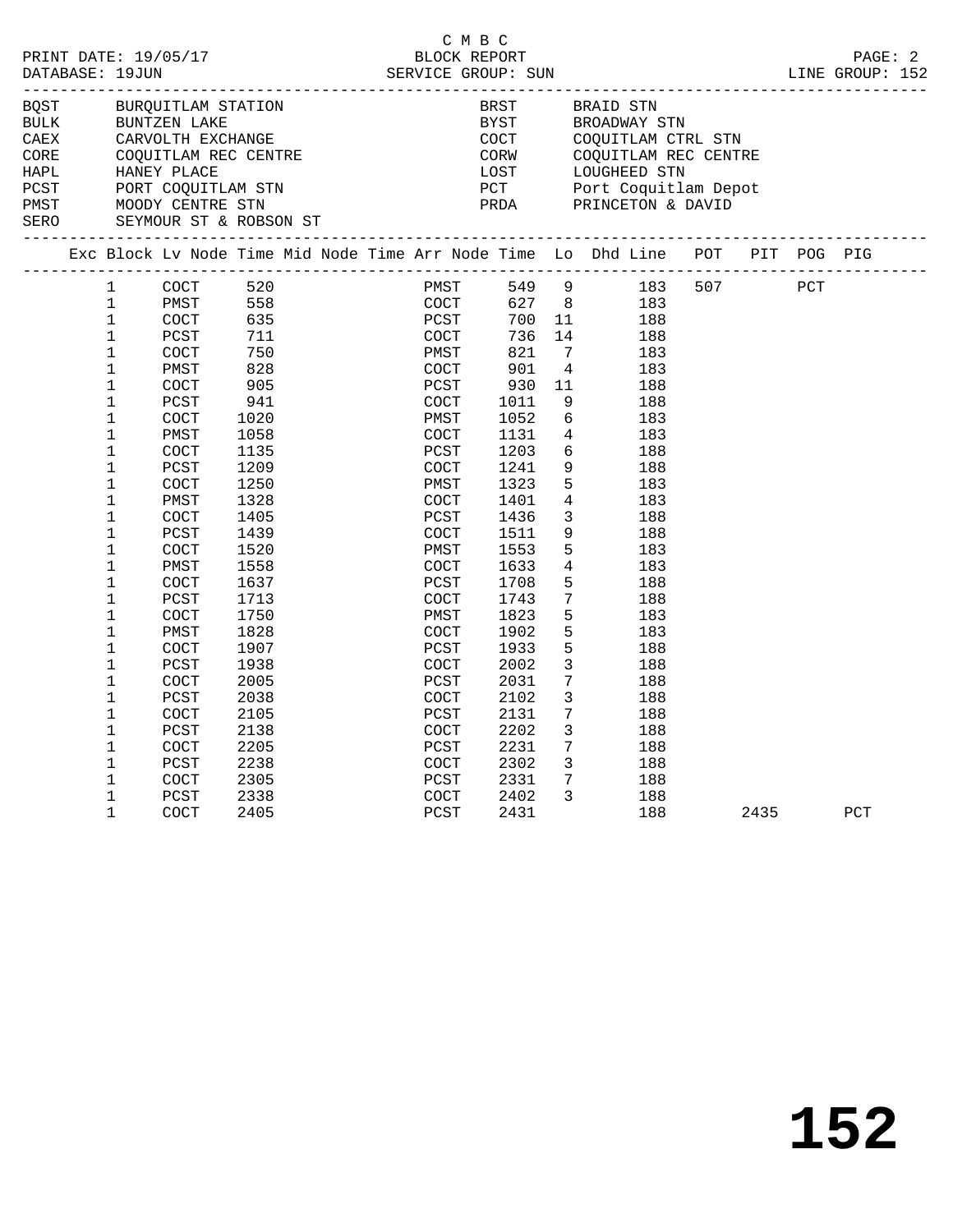### C M B C<br>BLOCK REPORT SERVICE GROUP: SUN

PRINT DATE: 19/05/17 BLOCK REPORT PAGE: 3

|  |                |      |      |  |      |      |                | Exc Block Lv Node Time Mid Node Time Arr Node Time Lo Dhd Line | POT |      | PIT POG PIG |     |
|--|----------------|------|------|--|------|------|----------------|----------------------------------------------------------------|-----|------|-------------|-----|
|  | $\overline{a}$ | PMST | 530  |  | COCT | 559  | 21             | 183                                                            | 510 |      | PCT         |     |
|  | $\overline{2}$ | COCT | 620  |  | PMST | 649  | $\overline{9}$ | 183                                                            |     |      |             |     |
|  | $\overline{a}$ | PMST | 658  |  | COCT | 730  | 5              | 183                                                            |     |      |             |     |
|  | 2              | COCT | 735  |  | PCST | 800  | 9              | 188                                                            |     |      |             |     |
|  | $\overline{a}$ | PCST | 809  |  | COCT | 836  | 14             | 188                                                            |     |      |             |     |
|  | $\overline{a}$ | COCT | 850  |  | PMST | 921  | 7              | 183                                                            |     |      |             |     |
|  | 2              | PMST | 928  |  | COCT | 1001 | $\overline{4}$ | 183                                                            |     |      |             |     |
|  | $\overline{a}$ | COCT | 1005 |  | PCST | 1033 | 8              | 188                                                            |     |      |             |     |
|  | $\overline{a}$ | PCST | 1041 |  | COCT | 1111 | 9              | 188                                                            |     |      |             |     |
|  | $\overline{a}$ | COCT | 1120 |  | PMST | 1152 | 6              | 183                                                            |     |      |             |     |
|  | $\overline{a}$ | PMST | 1158 |  | COCT | 1231 | $\overline{4}$ | 183                                                            |     |      |             |     |
|  | $\overline{a}$ | COCT | 1235 |  | PCST | 1306 | 3              | 188                                                            |     |      |             |     |
|  | $\overline{a}$ | PCST | 1309 |  | COCT | 1341 | 9              | 188                                                            |     |      |             |     |
|  | $\overline{a}$ | COCT | 1350 |  | PMST | 1423 | 5              | 183                                                            |     |      |             |     |
|  | $\overline{a}$ | PMST | 1428 |  | COCT | 1501 | $\overline{4}$ | 183                                                            |     |      |             |     |
|  | $\overline{a}$ | COCT | 1505 |  | PCST | 1536 | 5              | 188                                                            |     |      |             |     |
|  | $\overline{a}$ | PCST | 1541 |  | COCT | 1614 | 6              | 188                                                            |     |      |             |     |
|  | $\overline{a}$ | COCT | 1620 |  | PMST | 1653 | $\overline{4}$ | 183                                                            |     |      |             |     |
|  | $\overline{a}$ | PMST | 1657 |  | COCT | 1733 | 2              | 183                                                            |     |      |             |     |
|  | $\overline{a}$ | COCT | 1735 |  | PRDA | 1755 | $\mathbf 0$    | 191                                                            |     |      |             |     |
|  | $\overline{a}$ | PRDA | 1755 |  | COCT | 1812 | 23             | 191                                                            |     |      |             |     |
|  | $\overline{a}$ | COCT | 1835 |  | PRDA | 1855 | $\mathbf 0$    | 191                                                            |     |      |             |     |
|  | $\overline{a}$ | PRDA | 1855 |  | COCT | 1912 | 23             | 191                                                            |     |      |             |     |
|  | $\overline{a}$ | COCT | 1935 |  | PRDA | 1954 | $\mathbf 0$    | 191                                                            |     |      |             |     |
|  | $\overline{a}$ | PRDA | 1954 |  | COCT | 2011 | 24             | 191                                                            |     |      |             |     |
|  | $\overline{a}$ | COCT | 2035 |  | PRDA | 2054 | $\mathbf 0$    | 191                                                            |     |      |             |     |
|  | $\overline{2}$ | PRDA | 2054 |  | COCT | 2111 | 24             | 191                                                            |     |      |             |     |
|  | $\overline{a}$ | COCT | 2135 |  | PCST | 2201 | 7              | 188                                                            |     |      |             |     |
|  | $\overline{2}$ | PCST | 2208 |  | COCT | 2232 | 3              | 188                                                            |     |      |             |     |
|  | $\overline{a}$ | COCT | 2235 |  | PCST | 2301 | 7              | 188                                                            |     |      |             |     |
|  | $\overline{a}$ | PCST | 2308 |  | COCT | 2332 | $\mathbf{3}$   | 188                                                            |     |      |             |     |
|  | $\overline{a}$ | COCT | 2335 |  | PCST | 2401 | 7              | 188                                                            |     |      |             |     |
|  | $\overline{a}$ | PCST | 2408 |  | COCT | 2432 | 3              | 188                                                            |     |      |             |     |
|  | $\overline{2}$ | COCT | 2435 |  | PCST | 2501 |                | 188                                                            |     | 2505 |             | PCT |
|  |                |      |      |  |      |      |                |                                                                |     |      |             |     |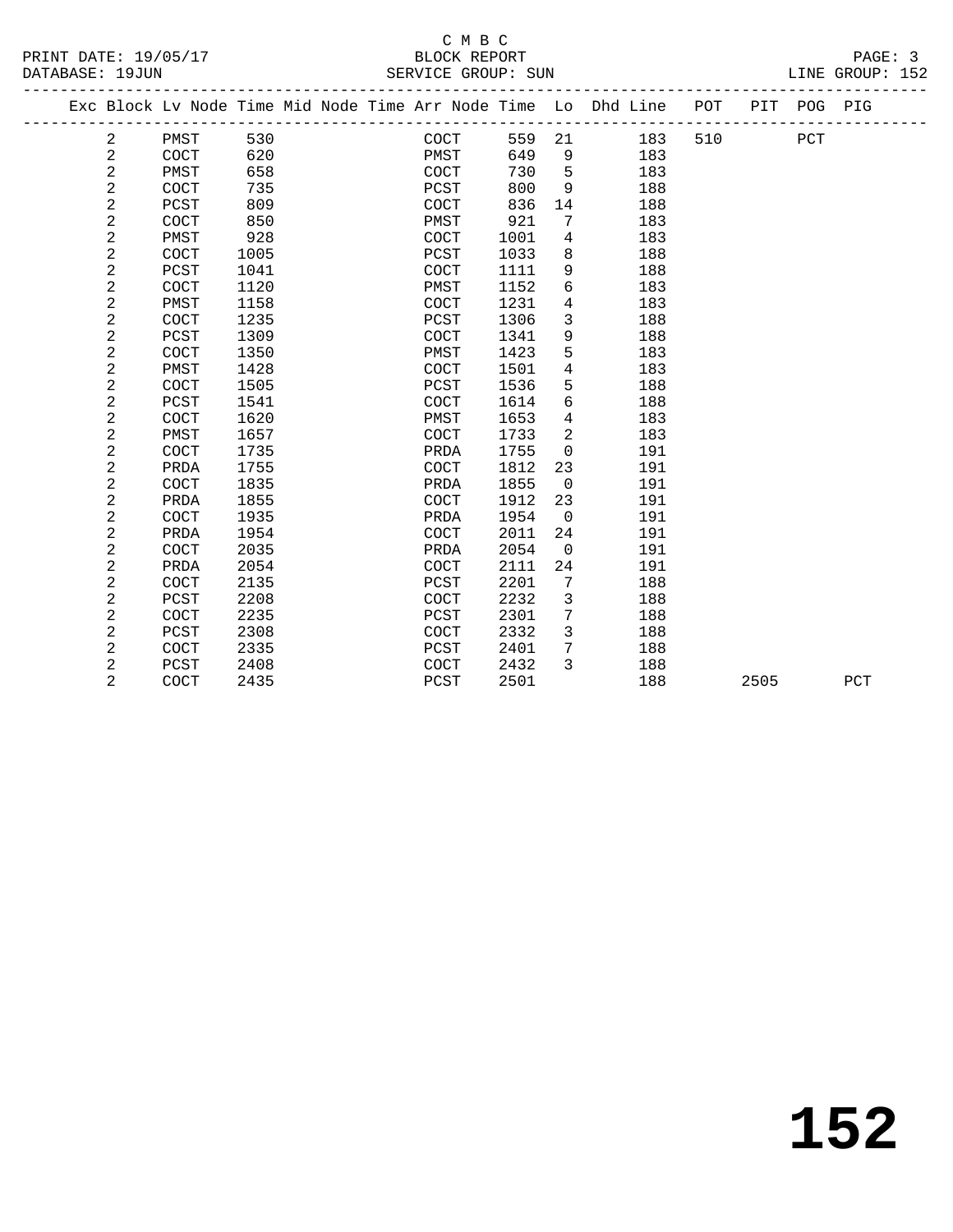#### C M B C<br>BLOCK REPORT PRINT DATE: 19/05/17 BLOCK REPORT PAGE: 4 SERVICE GROUP: SUN

|  |              | Exc Block Lv Node Time Mid Node Time Arr Node Time Lo Dhd Line POT |              |  |                       |               |                              |            |     |      | PIT POG PIG  |     |  |
|--|--------------|--------------------------------------------------------------------|--------------|--|-----------------------|---------------|------------------------------|------------|-----|------|--------------|-----|--|
|  | $\mathbf{3}$ | COCT                                                               | 705          |  | PRDA                  | 723 0         |                              | 191        | 652 |      | $_{\rm PCT}$ |     |  |
|  | 3            | PRDA                                                               | 723          |  | COCT                  | 738           | 27                           | 191        |     |      |              |     |  |
|  | 3            | COCT                                                               | 805          |  | PRDA                  | 823           | $\overline{0}$               | 191        |     |      |              |     |  |
|  | 3            | PRDA                                                               | 823          |  | COCT                  | 839           | 26                           | 191        |     |      |              |     |  |
|  | 3            | COCT                                                               | 905          |  | PRDA                  | 923           | $\overline{0}$               | 191        |     |      |              |     |  |
|  | 3            | PRDA                                                               | 923          |  | COCT                  | 941           | 24                           | 191        |     |      |              |     |  |
|  | 3            | COCT                                                               | 1005         |  | PRDA                  | 1023          | $\mathsf{O}$                 | 191        |     |      |              |     |  |
|  | 3            | PRDA                                                               | 1023         |  | COCT                  | 1041          | 24                           | 191        |     |      |              |     |  |
|  | 3            | COCT                                                               | 1105         |  | PCST                  | 1133          | 8                            | 188        |     |      |              |     |  |
|  | 3            | PCST                                                               | 1141         |  | COCT                  | 1211          | 9                            | 188        |     |      |              |     |  |
|  | 3<br>3       | COCT                                                               | 1220<br>1258 |  | PMST<br><b>COCT</b>   | 1253<br>1331  | 5<br>4                       | 183        |     |      |              |     |  |
|  | 3            | PMST<br>COCT                                                       | 1335         |  | PCST                  | 1406          | 3                            | 183<br>188 |     |      |              |     |  |
|  | 3            | PCST                                                               | 1409         |  | COCT                  | 1441          | 9                            | 188        |     |      |              |     |  |
|  | 3            | COCT                                                               | 1450         |  | PMST                  | 1523          | 5                            | 183        |     |      |              |     |  |
|  | 3            | PMST                                                               | 1528         |  | COCT                  | 1603          | 2                            | 183        |     |      |              |     |  |
|  | 3            | COCT                                                               | 1605         |  | PRDA                  | 1624          | $\mathsf{O}$                 | 191        |     |      |              |     |  |
|  | 3            | PRDA                                                               | 1624         |  | COCT                  | 1642          | 16                           | 191        |     |      |              |     |  |
|  | 3            | COCT                                                               | 1658         |  | <b>BQST</b>           | 1719          | 8                            | 151        |     |      |              |     |  |
|  | 3            | BQST                                                               | 1727         |  | COCT                  | 1749          | 7                            | 151        |     |      |              |     |  |
|  | 3            | <b>COCT</b>                                                        | 1756         |  | BQST                  | 1816          | 14                           | 151        |     |      |              |     |  |
|  | 3            | <b>BQST</b>                                                        | 1830         |  | COCT                  | 1851          | $7\phantom{.0}\phantom{.0}7$ | 151        |     |      |              |     |  |
|  | 3            | COCT                                                               | 1858         |  | BQST                  | 1918          | 12                           | 151        |     |      |              |     |  |
|  | 3            | <b>BQST</b>                                                        | 1930         |  | COCT                  | 1951          | 10                           | 151        |     |      |              |     |  |
|  | 3            | COCT                                                               | 2001         |  | BQST                  | 2020          | 10                           | 151        |     |      |              |     |  |
|  | 3            | <b>BQST</b>                                                        | 2030         |  | COCT                  | 2051          | 12                           | 151        |     |      |              |     |  |
|  | 3            | <b>COCT</b>                                                        | 2103         |  | <b>BQST</b>           | 2122          | 8                            | 151        |     |      |              |     |  |
|  | 3<br>3       | <b>BQST</b><br><b>COCT</b>                                         | 2130<br>2203 |  | COCT                  | 2150<br>2222  | 13<br>8                      | 151<br>151 |     |      |              |     |  |
|  | 3            | <b>BQST</b>                                                        | 2230         |  | BQST<br>COCT          | 2250          | 11                           | 151        |     |      |              |     |  |
|  | 3            | <b>COCT</b>                                                        | 2301         |  | BQST                  | 2319          | 11                           | 151        |     |      |              |     |  |
|  | 3            | <b>BQST</b>                                                        | 2330         |  | COCT                  | 2349          | 12                           | 151        |     |      |              |     |  |
|  | 3            | <b>COCT</b>                                                        | 2401         |  | BQST                  | 2419          | 11                           | 151        |     |      |              |     |  |
|  | 3            | <b>BQST</b>                                                        | 2430         |  | <b>COCT</b>           | 2449          |                              | 151        |     | 2458 |              | PCT |  |
|  |              |                                                                    |              |  |                       |               |                              |            |     |      |              |     |  |
|  | 4            | COCT                                                               | 650          |  | PMST                  | 721           | $7\phantom{.0}$              | 183        | 637 |      | PCT          |     |  |
|  | 4            | PMST                                                               | 728          |  | <b>COCT</b>           | 800           | 5                            | 183        |     |      |              |     |  |
|  | 4            | COCT                                                               | 805          |  | PCST                  | 830           | 9                            | 188        |     |      |              |     |  |
|  | 4            | PCST                                                               | 839          |  | COCT                  | 906           | 14                           | 188        |     |      |              |     |  |
|  | 4<br>4       | $\operatorname{COT}$<br>PMST                                       | 920<br>958   |  | ${\tt PMST}$<br>COCT  | 952 6<br>1031 | 4                            | 183<br>183 |     |      |              |     |  |
|  | 4            | COCT                                                               | 1035         |  | PCST                  | 1103          | 8                            | 188        |     |      |              |     |  |
|  | 4            | PCST                                                               | 1111         |  | COCT                  | 1141          | 9                            | 188        |     |      |              |     |  |
|  | 4            | COCT                                                               | 1150         |  | PMST                  | 1223          | 5                            | 183        |     |      |              |     |  |
|  | 4            | PMST                                                               | 1228         |  | COCT                  | 1301          | 4                            | 183        |     |      |              |     |  |
|  | 4            | COCT                                                               | 1305         |  | $_{\rm PCST}$         | 1336          | 3                            | 188        |     |      |              |     |  |
|  | 4            | PCST                                                               | 1339         |  | $\operatorname{COCT}$ | 1411          | 9                            | 188        |     |      |              |     |  |
|  | 4            | COCT                                                               | 1420         |  | PMST                  | 1453          | 5                            | 183        |     |      |              |     |  |
|  | 4            | PMST                                                               | 1458         |  | COCT                  | 1531          | 4                            | 183        |     |      |              |     |  |
|  | 4            | COCT                                                               | 1535         |  | PCST                  | 1606          | 8                            | 188        |     |      |              |     |  |
|  | 4            | PCST                                                               | 1614         |  | COCT                  | 1647          | 3                            | 188        |     |      |              |     |  |
|  | 4            | COCT                                                               | 1650         |  | PMST                  | 1723          | 5                            | 183        |     |      |              |     |  |
|  | 4            | PMST                                                               | 1728<br>1807 |  | COCT                  | 1804          | 3                            | 183<br>188 |     |      |              |     |  |
|  | 4<br>4       | COCT<br>PCST                                                       | 1843         |  | PCST<br>COCT          | 1833<br>1913  | 10<br>7                      | 188        |     |      |              |     |  |
|  | 4            | COCT                                                               | 1920         |  | PMST                  | 1950          |                              | 183        |     | 2010 |              | PCT |  |
|  |              |                                                                    |              |  |                       |               |                              |            |     |      |              |     |  |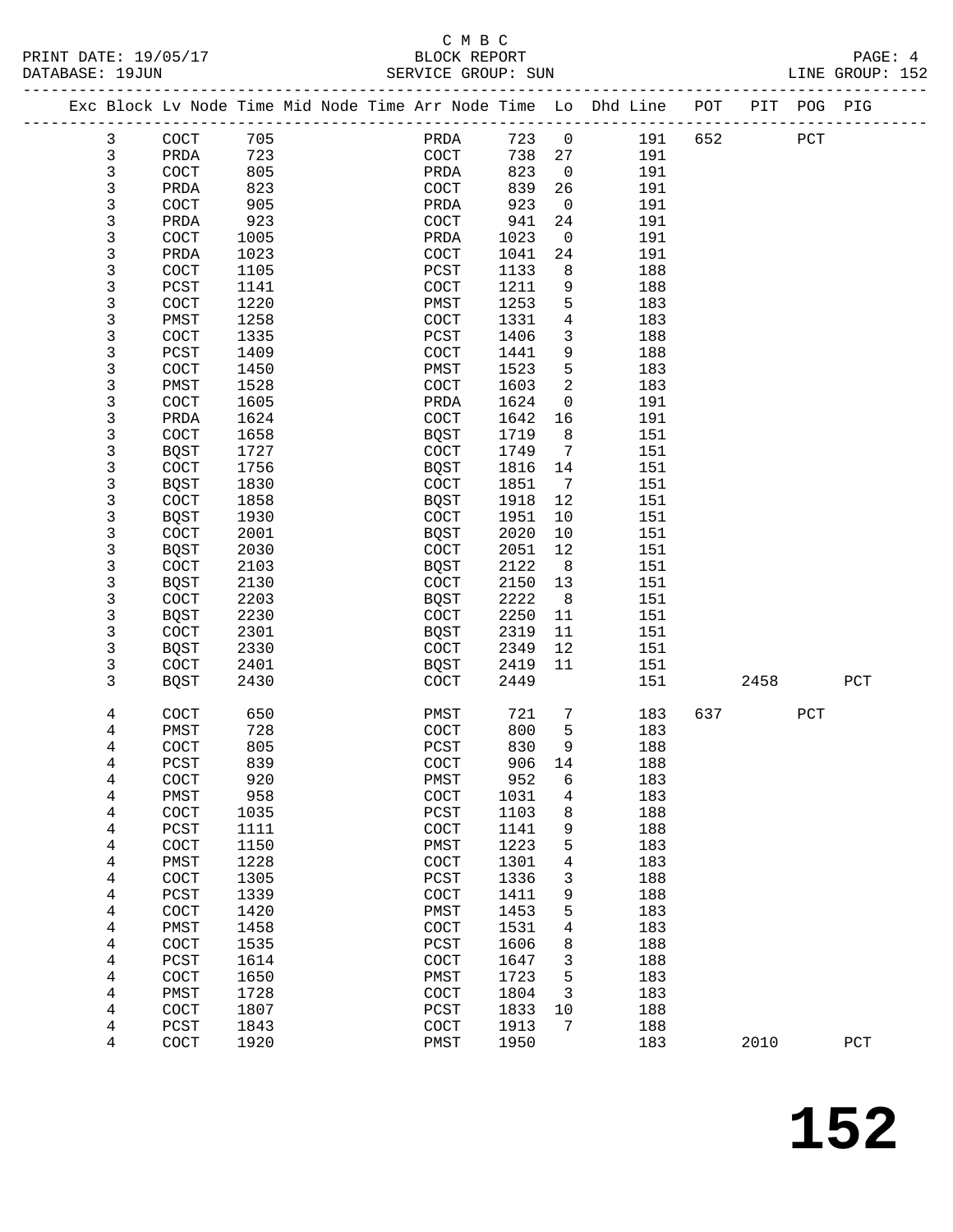#### C M B C<br>BLOCK REPORT PRINT DATE: 19/05/17 BLOCK REPORT PAGE: 5 SERVICE GROUP: SUN

|  |        |              |              |                   |      |                       |              |                 | Exc Block Lv Node Time Mid Node Time Arr Node Time Lo Dhd Line POT |     |      | PIT POG PIG |              |
|--|--------|--------------|--------------|-------------------|------|-----------------------|--------------|-----------------|--------------------------------------------------------------------|-----|------|-------------|--------------|
|  | 5      | COCT         |              | 632 BYST 718 SERO |      |                       | 736          | $\overline{9}$  | N9                                                                 | 619 |      | PCT         |              |
|  | 5      | SERO         |              | 745 BYST 815 COCT |      |                       | 904          | 28              | N9                                                                 |     |      |             |              |
|  | 5      | <b>COCT</b>  | 932          |                   |      | LOST                  | 1000         | 22              | 152                                                                |     |      |             |              |
|  | 5      | LOST         | 1022         |                   |      | <b>COCT</b>           | 1049         | 8               | 152                                                                |     |      |             |              |
|  | 5      | COCT         | 1057         |                   |      | BQST                  | 1118         | $\overline{4}$  | 151                                                                |     |      |             |              |
|  | 5      | <b>BQST</b>  | 1122         |                   |      | COCT                  | 1144         | 5               | 151                                                                |     |      |             |              |
|  | 5      | COCT         | 1149         | CIPR              |      | BRST                  | 1236         | 4               | 159                                                                |     |      |             |              |
|  | 5      | BRST         | 1240         | CORW              |      | 1300 LOST             | 1316         | 9               | 156                                                                |     |      |             |              |
|  | 5      | LOST         | 1325         | CORE              | 1341 | BRST                  | 1401         | 9               | 156                                                                |     |      |             |              |
|  | 5      | BRST         | 1410         |                   |      | COCT                  | 1458         | 7               | 159                                                                |     |      |             |              |
|  | 5      | COCT         | 1505         |                   |      | PRDA                  | 1524         | $\mathsf{O}$    | 191                                                                |     |      |             |              |
|  | 5      | PRDA         | 1524         |                   |      | <b>COCT</b>           | 1542         | 16              | 191                                                                |     |      |             |              |
|  | 5      | COCT         | 1558         |                   |      | BQST                  | 1620         | 3               | 151                                                                |     |      |             |              |
|  | 5      | <b>BQST</b>  | 1623         |                   |      | COCT                  | 1645         | 6               | 151                                                                |     |      |             |              |
|  | 5      | COCT         | 1651         | CIPR              |      | BRST                  | 1736         | $4\overline{4}$ | 159                                                                |     |      |             |              |
|  | 5      | BRST         | 1740         | CORW              | 1800 | LOST                  | 1816         | 9               | 156                                                                |     |      |             |              |
|  | 5      | LOST         | 1825         | CORE              | 1841 | BRST                  | 1859         | 11              | 156                                                                |     |      |             |              |
|  | 5      | BRST         | 1910         |                   |      | COCT                  | 1953         | 12              | 159                                                                |     |      |             |              |
|  | 5      | COCT         | 2005         |                   |      | PRDA                  | 2024         | $\overline{0}$  | 191                                                                |     |      |             |              |
|  | 5      | PRDA         | 2024         |                   |      | COCT                  | 2041         | 13              | 191                                                                |     |      |             |              |
|  | 5      | COCT         | 2054         | CIPR              |      | BRST                  | 2132         | 8 <sup>8</sup>  | 159                                                                |     |      |             |              |
|  | 5      | <b>BRST</b>  | 2140         | CORW              |      | 2158 LOST             | 2212         | 11              | 156                                                                |     |      |             |              |
|  | 5      | LOST         | 2223         | CORE              | 2238 | BRST                  | 2255         | 15              | 156                                                                |     |      |             |              |
|  | 5      | BRST         | 2310         |                   |      | COCT                  | 2347         | $\overline{7}$  | 159                                                                |     |      |             |              |
|  | 5      | COCT         | 2354         | CIPR              |      | BRST                  | 2432         | 33              | 159                                                                |     |      |             |              |
|  | 5      | <b>BRST</b>  | 2505         | CORW              |      | 2523 LOST             | 2535         | 25              | 156                                                                |     |      |             |              |
|  | 5      | LOST         | 2600         |                   |      | COCT                  | 2622         | 10              | N9                                                                 |     |      |             |              |
|  | 5      | <b>COCT</b>  | 2632         | BYST              | 2718 | SERO                  | 2736         | 9               | N9                                                                 |     |      |             |              |
|  | 5      | SERO         | 2745         | BYST              | 2815 | COCT                  | 2904         |                 | N9                                                                 |     | 2913 |             | PCT          |
|  | 6      | CAEX         | 740          |                   |      | LOST                  | 758          | 8               | 555                                                                | 705 |      | PCT         |              |
|  | 6      | LOST         | 806          |                   |      | CAEX                  | 824          | 16              | 555                                                                |     |      |             |              |
|  | 6      | CAEX         | 840          |                   |      | LOST                  | 858          | 24              | 555                                                                |     |      |             |              |
|  | 6      | LOST         | 922          |                   |      | <b>COCT</b>           | 948          | 12              | 152                                                                |     |      |             |              |
|  | 6      | COCT         | 1000         |                   |      | BRST                  | 1021         | 9               | 169                                                                |     |      |             |              |
|  | 6      | BRST         | 1030         |                   |      | COCT                  | 1051         | 9               | 169                                                                |     |      |             |              |
|  | 6      | COCT         | 1100         |                   |      | BRST                  | 1121         | 9               | 169                                                                |     |      |             |              |
|  | 6      | <b>BRST</b>  | 1130         |                   |      | COCT                  | 1152         | 5               | 169                                                                |     |      |             |              |
|  | 6      | COCT         | 1157         |                   |      | <b>BQST</b>           | 1218         | $\overline{4}$  | 151                                                                |     |      |             |              |
|  | 6      | BQST         | 1222         |                   |      | $\operatorname{COCT}$ | 1244         | 5               | 151                                                                |     |      |             |              |
|  | 6      | COCT         | 1249         | CIPR              |      | <b>BRST</b>           | 1336         | 4               | 159                                                                |     |      |             |              |
|  | 6      | <b>BRST</b>  | 1340         | CORW              | 1400 | LOST                  | 1416         | 9               | 156                                                                |     |      |             |              |
|  | 6      | LOST         | 1425         | CORE              | 1441 | BRST                  | 1501         | 9               | 156                                                                |     |      |             |              |
|  | 6      | <b>BRST</b>  | 1510         |                   |      | COCT                  | 1558         | 9               | 159                                                                |     |      |             |              |
|  | 6<br>6 | COCT<br>PCST | 1607         |                   |      | PCST                  | 1638         | 5<br>7          | 188<br>188                                                         |     |      |             |              |
|  | 6      | COCT         | 1643<br>1720 |                   |      | COCT<br>PMST          | 1713<br>1753 | 5               | 183                                                                |     |      |             |              |
|  | 6      | PMST         | 1758         |                   |      | COCT                  | 1834         | 3               | 183                                                                |     |      |             |              |
|  | 6      | COCT         | 1837         |                   |      | PCST                  | 1903         | 10              | 188                                                                |     |      |             |              |
|  | 6      | PCST         | 1913         |                   |      | COCT                  | 1943         |                 | 188                                                                |     | 1953 |             | $_{\rm PCT}$ |
|  |        |              |              |                   |      |                       |              |                 |                                                                    |     |      |             |              |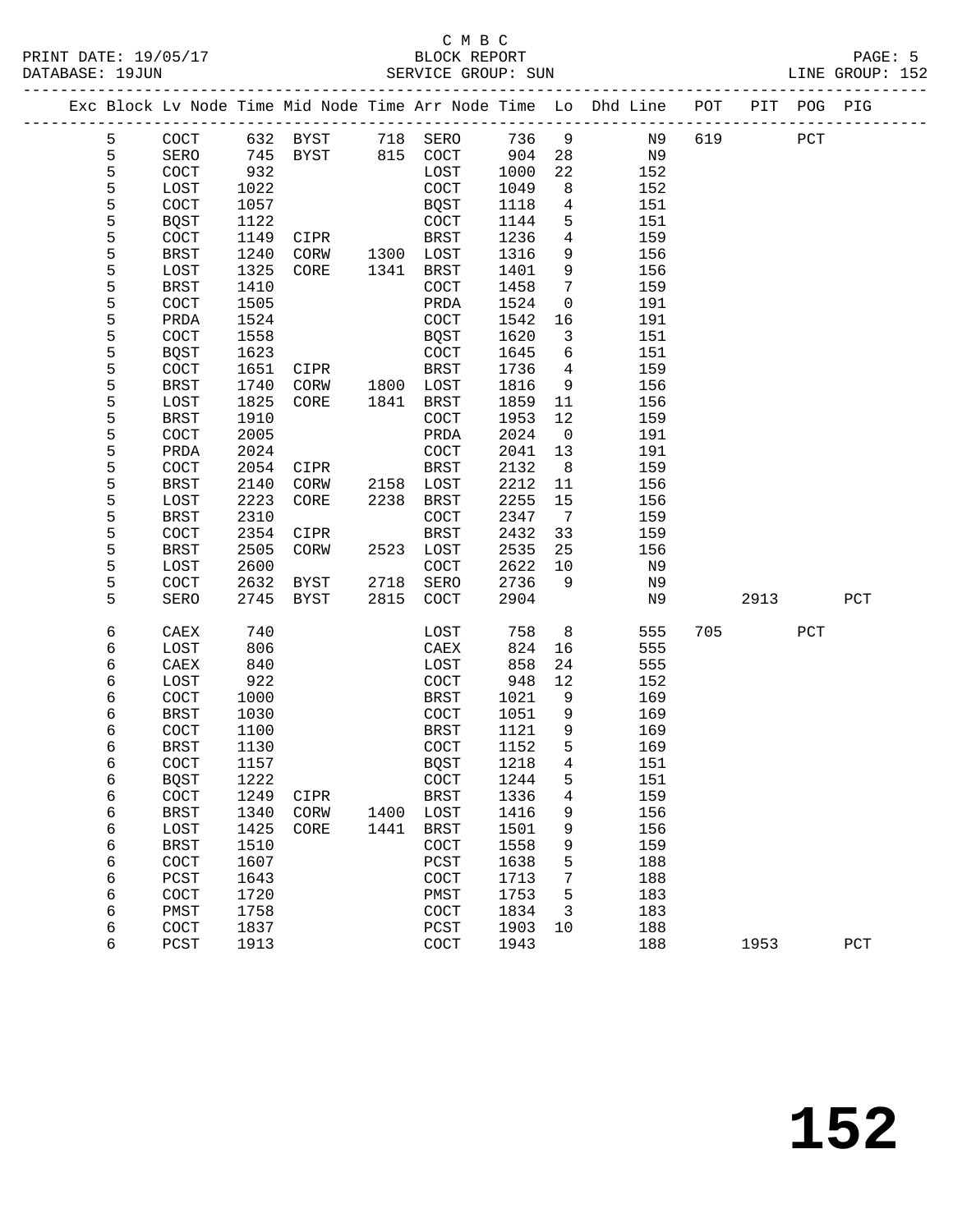| Exc Block Lv Node Time Mid Node Time Arr Node Time Lo Dhd Line POT<br>PIT POG PIG<br>700<br>7<br><b>COCT</b><br>718<br>12<br>169<br>647<br>PCT<br>BRST<br>7<br>730<br>749<br>169<br><b>BRST</b><br><b>COCT</b><br>13<br>7<br>827<br>802<br>8<br>152<br>COCT<br>LOST<br>2<br>7<br>835<br>900<br>LOST<br><b>COCT</b><br>152<br>7<br><b>COCT</b><br>902<br>928<br>152<br>LOST<br>24<br>7<br>952<br>152<br><b>COCT</b><br>1018<br>14<br>LOST<br>7<br>1032<br>22<br><b>COCT</b><br>1100<br>152<br>LOST<br>7<br>152<br>LOST<br>1122<br>COCT<br>1150<br>12<br>7<br>1202<br>1230<br>22<br>152<br>COCT<br>LOST<br>7<br>1252<br>1320<br>LOST<br><b>COCT</b><br>12<br>152<br>7<br><b>COCT</b><br>1332<br>1402<br>20<br>152<br>LOST<br>7<br>1422<br>1450<br>152<br>COCT<br>12<br>LOST<br>7<br>22<br>152<br><b>COCT</b><br>1502<br>LOST<br>1530<br>7<br>1552<br>152<br>LOST<br>COCT<br>1620<br>14<br>1634<br>1701<br>7<br>21<br>152<br>COCT<br>LOST<br>7<br>1722<br>1750<br>152<br>LOST<br><b>COCT</b><br>12<br>7<br><b>COCT</b><br>1802<br>1829<br>23<br>152<br>LOST<br>7<br>1852<br>1919<br>12<br>152<br>LOST<br>COCT<br>7<br>1931<br>1956<br>25<br>152<br><b>COCT</b><br>LOST<br>7<br>2021<br>2048<br>152<br>LOST<br>COCT<br>12<br>7<br>2100<br>2120<br><b>COCT</b><br>10<br>169<br><b>BRST</b><br>7<br>2130<br>2149<br>6<br>169<br><b>BRST</b><br>COCT<br>7<br>2220<br><b>COCT</b><br>2155<br>LOST<br>3<br>152<br>6<br>7<br>2223<br>COCT<br>2248<br>152<br>LOST<br>7<br>2254<br>2332<br>18<br>COCT<br><b>BRST</b><br>159<br>CIPR<br>7<br>2350<br>2420<br>156<br>BRST<br>CORW<br>2408<br>LOST<br>15<br>7<br>2435<br>2505<br>CORE<br>2448<br><b>BRST</b><br>20<br>156<br>LOST<br>9<br>7<br>2534<br>2556<br>16<br>LOST<br>COCT<br>18<br>N9<br>7<br>2630<br>2652<br>LOST<br>COCT<br>N <sub>9</sub><br>2701<br>PCT |  |  |  |  |  |  |  |  |
|------------------------------------------------------------------------------------------------------------------------------------------------------------------------------------------------------------------------------------------------------------------------------------------------------------------------------------------------------------------------------------------------------------------------------------------------------------------------------------------------------------------------------------------------------------------------------------------------------------------------------------------------------------------------------------------------------------------------------------------------------------------------------------------------------------------------------------------------------------------------------------------------------------------------------------------------------------------------------------------------------------------------------------------------------------------------------------------------------------------------------------------------------------------------------------------------------------------------------------------------------------------------------------------------------------------------------------------------------------------------------------------------------------------------------------------------------------------------------------------------------------------------------------------------------------------------------------------------------------------------------------------------------------------------------------------------------------------------------------------------------------------------------------------------------|--|--|--|--|--|--|--|--|
|                                                                                                                                                                                                                                                                                                                                                                                                                                                                                                                                                                                                                                                                                                                                                                                                                                                                                                                                                                                                                                                                                                                                                                                                                                                                                                                                                                                                                                                                                                                                                                                                                                                                                                                                                                                                      |  |  |  |  |  |  |  |  |
|                                                                                                                                                                                                                                                                                                                                                                                                                                                                                                                                                                                                                                                                                                                                                                                                                                                                                                                                                                                                                                                                                                                                                                                                                                                                                                                                                                                                                                                                                                                                                                                                                                                                                                                                                                                                      |  |  |  |  |  |  |  |  |
|                                                                                                                                                                                                                                                                                                                                                                                                                                                                                                                                                                                                                                                                                                                                                                                                                                                                                                                                                                                                                                                                                                                                                                                                                                                                                                                                                                                                                                                                                                                                                                                                                                                                                                                                                                                                      |  |  |  |  |  |  |  |  |
|                                                                                                                                                                                                                                                                                                                                                                                                                                                                                                                                                                                                                                                                                                                                                                                                                                                                                                                                                                                                                                                                                                                                                                                                                                                                                                                                                                                                                                                                                                                                                                                                                                                                                                                                                                                                      |  |  |  |  |  |  |  |  |
|                                                                                                                                                                                                                                                                                                                                                                                                                                                                                                                                                                                                                                                                                                                                                                                                                                                                                                                                                                                                                                                                                                                                                                                                                                                                                                                                                                                                                                                                                                                                                                                                                                                                                                                                                                                                      |  |  |  |  |  |  |  |  |
|                                                                                                                                                                                                                                                                                                                                                                                                                                                                                                                                                                                                                                                                                                                                                                                                                                                                                                                                                                                                                                                                                                                                                                                                                                                                                                                                                                                                                                                                                                                                                                                                                                                                                                                                                                                                      |  |  |  |  |  |  |  |  |
|                                                                                                                                                                                                                                                                                                                                                                                                                                                                                                                                                                                                                                                                                                                                                                                                                                                                                                                                                                                                                                                                                                                                                                                                                                                                                                                                                                                                                                                                                                                                                                                                                                                                                                                                                                                                      |  |  |  |  |  |  |  |  |
|                                                                                                                                                                                                                                                                                                                                                                                                                                                                                                                                                                                                                                                                                                                                                                                                                                                                                                                                                                                                                                                                                                                                                                                                                                                                                                                                                                                                                                                                                                                                                                                                                                                                                                                                                                                                      |  |  |  |  |  |  |  |  |
|                                                                                                                                                                                                                                                                                                                                                                                                                                                                                                                                                                                                                                                                                                                                                                                                                                                                                                                                                                                                                                                                                                                                                                                                                                                                                                                                                                                                                                                                                                                                                                                                                                                                                                                                                                                                      |  |  |  |  |  |  |  |  |
|                                                                                                                                                                                                                                                                                                                                                                                                                                                                                                                                                                                                                                                                                                                                                                                                                                                                                                                                                                                                                                                                                                                                                                                                                                                                                                                                                                                                                                                                                                                                                                                                                                                                                                                                                                                                      |  |  |  |  |  |  |  |  |
|                                                                                                                                                                                                                                                                                                                                                                                                                                                                                                                                                                                                                                                                                                                                                                                                                                                                                                                                                                                                                                                                                                                                                                                                                                                                                                                                                                                                                                                                                                                                                                                                                                                                                                                                                                                                      |  |  |  |  |  |  |  |  |
|                                                                                                                                                                                                                                                                                                                                                                                                                                                                                                                                                                                                                                                                                                                                                                                                                                                                                                                                                                                                                                                                                                                                                                                                                                                                                                                                                                                                                                                                                                                                                                                                                                                                                                                                                                                                      |  |  |  |  |  |  |  |  |
|                                                                                                                                                                                                                                                                                                                                                                                                                                                                                                                                                                                                                                                                                                                                                                                                                                                                                                                                                                                                                                                                                                                                                                                                                                                                                                                                                                                                                                                                                                                                                                                                                                                                                                                                                                                                      |  |  |  |  |  |  |  |  |
|                                                                                                                                                                                                                                                                                                                                                                                                                                                                                                                                                                                                                                                                                                                                                                                                                                                                                                                                                                                                                                                                                                                                                                                                                                                                                                                                                                                                                                                                                                                                                                                                                                                                                                                                                                                                      |  |  |  |  |  |  |  |  |
|                                                                                                                                                                                                                                                                                                                                                                                                                                                                                                                                                                                                                                                                                                                                                                                                                                                                                                                                                                                                                                                                                                                                                                                                                                                                                                                                                                                                                                                                                                                                                                                                                                                                                                                                                                                                      |  |  |  |  |  |  |  |  |
|                                                                                                                                                                                                                                                                                                                                                                                                                                                                                                                                                                                                                                                                                                                                                                                                                                                                                                                                                                                                                                                                                                                                                                                                                                                                                                                                                                                                                                                                                                                                                                                                                                                                                                                                                                                                      |  |  |  |  |  |  |  |  |
|                                                                                                                                                                                                                                                                                                                                                                                                                                                                                                                                                                                                                                                                                                                                                                                                                                                                                                                                                                                                                                                                                                                                                                                                                                                                                                                                                                                                                                                                                                                                                                                                                                                                                                                                                                                                      |  |  |  |  |  |  |  |  |
|                                                                                                                                                                                                                                                                                                                                                                                                                                                                                                                                                                                                                                                                                                                                                                                                                                                                                                                                                                                                                                                                                                                                                                                                                                                                                                                                                                                                                                                                                                                                                                                                                                                                                                                                                                                                      |  |  |  |  |  |  |  |  |
|                                                                                                                                                                                                                                                                                                                                                                                                                                                                                                                                                                                                                                                                                                                                                                                                                                                                                                                                                                                                                                                                                                                                                                                                                                                                                                                                                                                                                                                                                                                                                                                                                                                                                                                                                                                                      |  |  |  |  |  |  |  |  |
|                                                                                                                                                                                                                                                                                                                                                                                                                                                                                                                                                                                                                                                                                                                                                                                                                                                                                                                                                                                                                                                                                                                                                                                                                                                                                                                                                                                                                                                                                                                                                                                                                                                                                                                                                                                                      |  |  |  |  |  |  |  |  |
|                                                                                                                                                                                                                                                                                                                                                                                                                                                                                                                                                                                                                                                                                                                                                                                                                                                                                                                                                                                                                                                                                                                                                                                                                                                                                                                                                                                                                                                                                                                                                                                                                                                                                                                                                                                                      |  |  |  |  |  |  |  |  |
|                                                                                                                                                                                                                                                                                                                                                                                                                                                                                                                                                                                                                                                                                                                                                                                                                                                                                                                                                                                                                                                                                                                                                                                                                                                                                                                                                                                                                                                                                                                                                                                                                                                                                                                                                                                                      |  |  |  |  |  |  |  |  |
|                                                                                                                                                                                                                                                                                                                                                                                                                                                                                                                                                                                                                                                                                                                                                                                                                                                                                                                                                                                                                                                                                                                                                                                                                                                                                                                                                                                                                                                                                                                                                                                                                                                                                                                                                                                                      |  |  |  |  |  |  |  |  |
|                                                                                                                                                                                                                                                                                                                                                                                                                                                                                                                                                                                                                                                                                                                                                                                                                                                                                                                                                                                                                                                                                                                                                                                                                                                                                                                                                                                                                                                                                                                                                                                                                                                                                                                                                                                                      |  |  |  |  |  |  |  |  |
|                                                                                                                                                                                                                                                                                                                                                                                                                                                                                                                                                                                                                                                                                                                                                                                                                                                                                                                                                                                                                                                                                                                                                                                                                                                                                                                                                                                                                                                                                                                                                                                                                                                                                                                                                                                                      |  |  |  |  |  |  |  |  |
|                                                                                                                                                                                                                                                                                                                                                                                                                                                                                                                                                                                                                                                                                                                                                                                                                                                                                                                                                                                                                                                                                                                                                                                                                                                                                                                                                                                                                                                                                                                                                                                                                                                                                                                                                                                                      |  |  |  |  |  |  |  |  |
|                                                                                                                                                                                                                                                                                                                                                                                                                                                                                                                                                                                                                                                                                                                                                                                                                                                                                                                                                                                                                                                                                                                                                                                                                                                                                                                                                                                                                                                                                                                                                                                                                                                                                                                                                                                                      |  |  |  |  |  |  |  |  |
|                                                                                                                                                                                                                                                                                                                                                                                                                                                                                                                                                                                                                                                                                                                                                                                                                                                                                                                                                                                                                                                                                                                                                                                                                                                                                                                                                                                                                                                                                                                                                                                                                                                                                                                                                                                                      |  |  |  |  |  |  |  |  |
|                                                                                                                                                                                                                                                                                                                                                                                                                                                                                                                                                                                                                                                                                                                                                                                                                                                                                                                                                                                                                                                                                                                                                                                                                                                                                                                                                                                                                                                                                                                                                                                                                                                                                                                                                                                                      |  |  |  |  |  |  |  |  |
|                                                                                                                                                                                                                                                                                                                                                                                                                                                                                                                                                                                                                                                                                                                                                                                                                                                                                                                                                                                                                                                                                                                                                                                                                                                                                                                                                                                                                                                                                                                                                                                                                                                                                                                                                                                                      |  |  |  |  |  |  |  |  |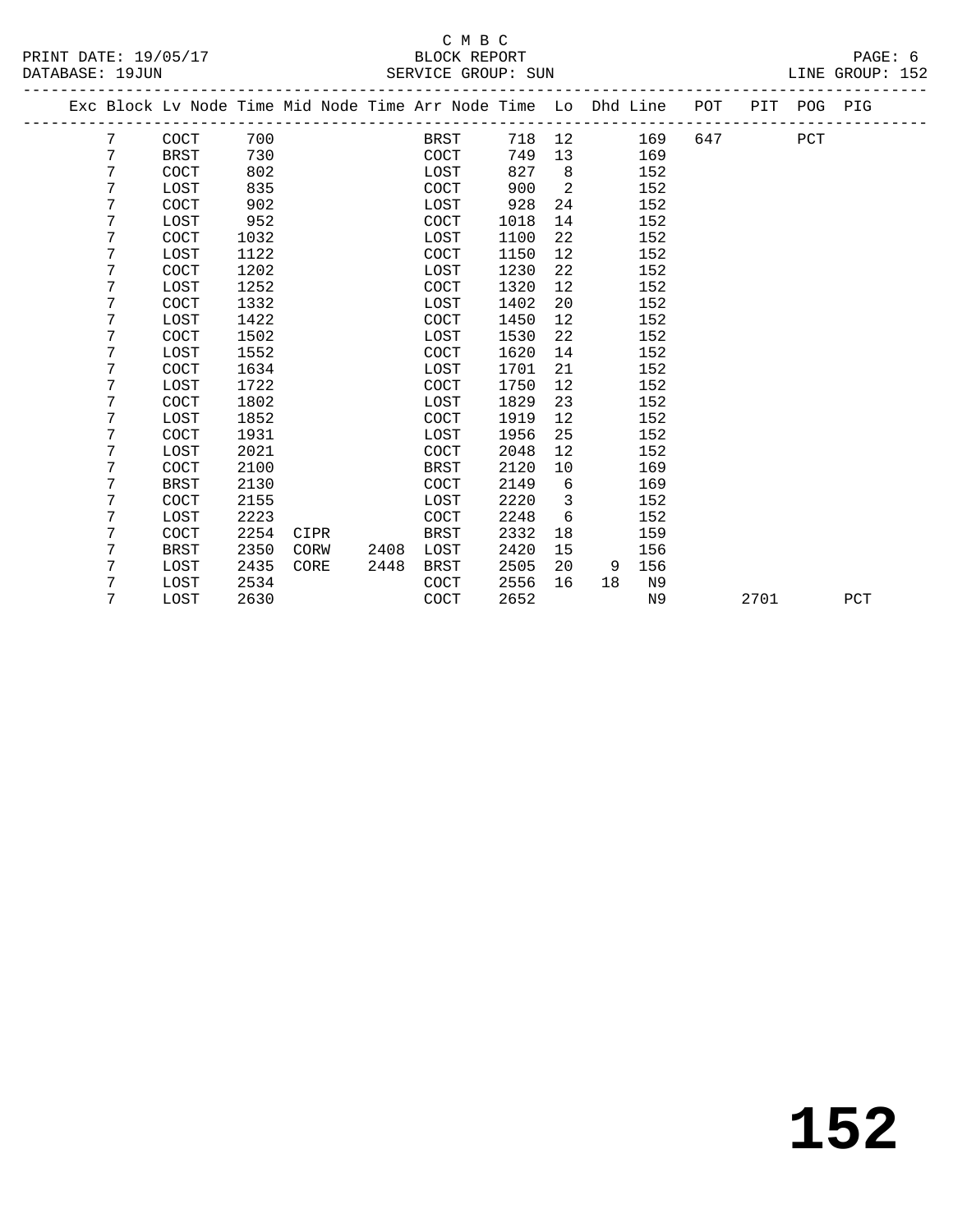| PRINT DATE: 19/05/17 | BLOCK REPORT            | PAGE:              |
|----------------------|-------------------------|--------------------|
| DATABASE: 19JUN      | SUN<br>SERVICE GROUP: 5 | GROUP: 152<br>LINE |

|                 |   | Exc Block Lv Node Time Mid Node Time Arr Node Time Lo Dhd Line |      |  |                      |      |                         |                 |        | POT |      | PIT POG PIG |     |
|-----------------|---|----------------------------------------------------------------|------|--|----------------------|------|-------------------------|-----------------|--------|-----|------|-------------|-----|
|                 | 8 | <b>BRST</b>                                                    | 600  |  | COCT                 | 618  | 12                      |                 | 169    | 539 |      | PCT         |     |
|                 | 8 | COCT                                                           | 630  |  | BRST                 | 648  | 12                      |                 | 169    |     |      |             |     |
|                 | 8 | <b>BRST</b>                                                    | 700  |  | $\operatorname{COT}$ | 719  | 11                      |                 | 169    |     |      |             |     |
|                 | 8 | COCT                                                           | 730  |  | BRST                 | 748  | 12                      |                 | 169    |     |      |             |     |
|                 | 8 | <b>BRST</b>                                                    | 800  |  | COCT                 | 821  | $\overline{9}$          |                 | 169    |     |      |             |     |
|                 | 8 | COCT                                                           | 830  |  | <b>BRST</b>          | 848  | 12                      |                 | 169    |     |      |             |     |
|                 | 8 | <b>BRST</b>                                                    | 900  |  | COCT                 | 921  | 9                       |                 | 169    |     |      |             |     |
|                 | 8 | COCT                                                           | 930  |  | <b>BRST</b>          | 950  | 10                      |                 | 169    |     |      |             |     |
|                 | 8 | <b>BRST</b>                                                    | 1000 |  | COCT                 | 1021 | 9                       |                 | 169    |     |      |             |     |
|                 | 8 | COCT                                                           | 1030 |  | <b>BRST</b>          | 1051 | 9                       |                 | 169    |     |      |             |     |
|                 | 8 | <b>BRST</b>                                                    | 1100 |  | COCT                 | 1122 | 8                       |                 | 169    |     |      |             |     |
|                 | 8 | COCT                                                           | 1130 |  | <b>BRST</b>          | 1151 | 9                       |                 | 169    |     |      |             |     |
|                 | 8 | <b>BRST</b>                                                    | 1200 |  | COCT                 | 1223 | 7                       |                 | 169    |     |      |             |     |
|                 | 8 | COCT                                                           | 1230 |  | BRST                 | 1252 | 8                       |                 | 169    |     |      |             |     |
|                 | 8 | <b>BRST</b>                                                    | 1300 |  | $\operatorname{COT}$ | 1323 | 7                       |                 | 169    |     |      |             |     |
|                 | 8 | COCT                                                           | 1330 |  | <b>BRST</b>          | 1352 | 8                       |                 | 169    |     |      |             |     |
|                 | 8 | <b>BRST</b>                                                    | 1400 |  | COCT                 | 1423 | 7                       |                 | 169    |     |      |             |     |
|                 | 8 | COCT                                                           | 1430 |  | <b>BRST</b>          | 1452 | 8                       |                 | 169    |     |      |             |     |
|                 | 8 | <b>BRST</b>                                                    | 1500 |  | COCT                 | 1523 | 7                       |                 | 169    |     |      |             |     |
|                 | 8 | COCT                                                           | 1530 |  | BRST                 | 1552 | 8                       |                 | 169    |     |      |             |     |
|                 | 8 | <b>BRST</b>                                                    | 1600 |  | COCT                 | 1622 | 8                       |                 | 169    |     |      |             |     |
|                 | 8 | COCT                                                           | 1630 |  | BRST                 | 1652 | 8                       |                 | 169    |     |      |             |     |
|                 | 8 | <b>BRST</b>                                                    | 1700 |  | COCT                 | 1721 | 9                       |                 | 169    |     |      |             |     |
|                 | 8 | COCT                                                           | 1730 |  | <b>BRST</b>          | 1750 | 10                      |                 | 169    |     |      |             |     |
|                 | 8 | <b>BRST</b>                                                    | 1800 |  | $\operatorname{COT}$ | 1821 | 9                       |                 | 169    |     |      |             |     |
|                 | 8 | COCT                                                           | 1830 |  | BRST                 | 1850 | 10                      |                 | 169    |     |      |             |     |
|                 | 8 | <b>BRST</b>                                                    | 1900 |  | COCT                 | 1921 | - 9                     |                 | 169    |     |      |             |     |
|                 | 8 | COCT                                                           | 1930 |  | <b>BRST</b>          | 1950 | 10                      |                 | 169    |     |      |             |     |
|                 | 8 | <b>BRST</b>                                                    | 2000 |  | COCT                 | 2019 | 11                      |                 | 169    |     |      |             |     |
|                 | 8 | COCT                                                           | 2030 |  | BRST                 | 2050 | 10                      |                 | 169    |     |      |             |     |
|                 | 8 | <b>BRST</b>                                                    | 2100 |  | COCT                 | 2119 | 11                      |                 | 169    |     |      |             |     |
|                 | 8 | COCT                                                           | 2130 |  | BRST                 | 2150 | 10                      |                 | 169    |     |      |             |     |
|                 | 8 | <b>BRST</b>                                                    | 2200 |  | COCT                 | 2219 | 11                      |                 | 169    |     |      |             |     |
|                 | 8 | COCT                                                           | 2230 |  | <b>BRST</b>          | 2250 | 10                      |                 | 169    |     |      |             |     |
|                 | 8 | <b>BRST</b>                                                    | 2300 |  | COCT                 | 2319 | 11                      |                 | 169    |     |      |             |     |
|                 | 8 | COCT                                                           | 2330 |  | BRST                 | 2350 | 10                      |                 | 169    |     |      |             |     |
|                 | 8 | <b>BRST</b>                                                    | 2400 |  | COCT                 | 2418 | 10                      |                 | 10 169 |     |      |             |     |
|                 | 8 | PCST                                                           | 2438 |  | COCT                 | 2502 | $\overline{\mathbf{3}}$ |                 | 188    |     |      |             |     |
| #CA 8           |   | COCT                                                           | 2505 |  | PCST                 | 2531 |                         |                 | 188    |     | 2535 |             | PCT |
| CA 8            |   | COCT                                                           | 2505 |  | PCST                 | 2531 | $\Omega$                | 12 <sup>°</sup> | 188    |     |      |             |     |
| CA <sub>8</sub> |   | COCT                                                           | 2543 |  | <b>HAPL</b>          | 2609 |                         |                 | 701    |     | 2629 |             | PCT |
|                 |   |                                                                |      |  |                      |      |                         |                 |        |     |      |             |     |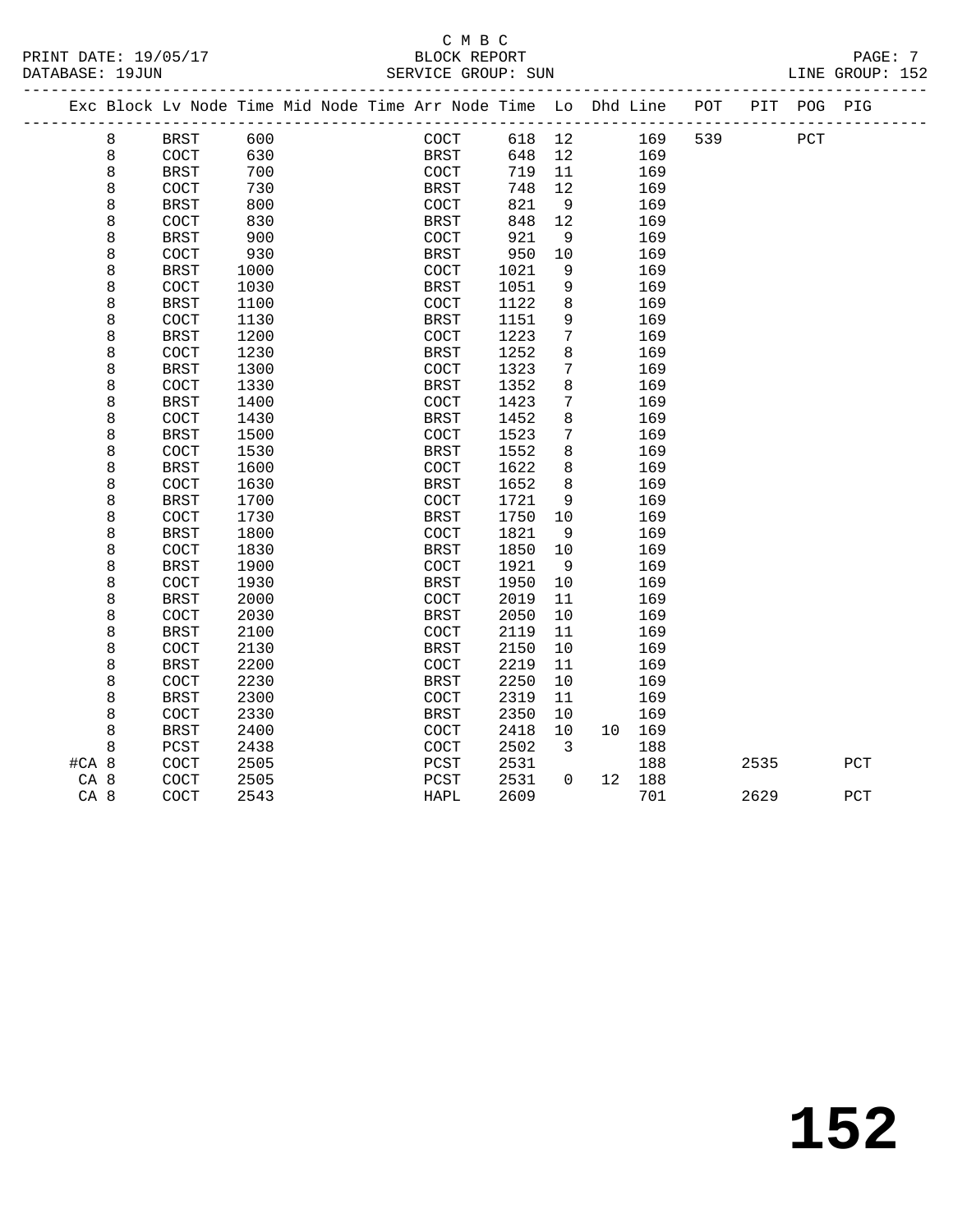#### C M B C<br>BLOCK REPORT PRINT DATE: 19/05/17 BLOCK REPORT PAGE: 8 SERVICE GROUP: SUN

|             | Exc Block Lv Node Time Mid Node Time Arr Node Time Lo Dhd Line POT |              |      |      |                       |              |                 |            |     |      | PIT POG PIG |             |
|-------------|--------------------------------------------------------------------|--------------|------|------|-----------------------|--------------|-----------------|------------|-----|------|-------------|-------------|
| 9           | COCT                                                               | 702          |      |      | LOST                  | 727          | $7\phantom{.0}$ | 152        | 649 |      | PCT         |             |
| 9           | LOST                                                               | 734          |      |      | COCT                  | 759          | $\mathbf{1}$    | 152        |     |      |             |             |
| $\mathsf 9$ | COCT                                                               | 800          |      |      | <b>BRST</b>           | 818          | 12              | 169        |     |      |             |             |
| 9           | <b>BRST</b>                                                        | 830          |      |      | COCT                  | 851          | 9               | 169        |     |      |             |             |
| 9           | COCT                                                               | 900          |      |      | BRST                  | 919          | 11              | 169        |     |      |             |             |
| 9           | <b>BRST</b>                                                        | 930          |      |      | COCT                  | 951          | 11              | 169        |     |      |             |             |
| 9           | COCT                                                               | 1002         |      |      | LOST                  | 1030         | 22              | 152        |     |      |             |             |
| 9           | LOST                                                               | 1052         |      |      | COCT                  | 1120         | 12              | 152        |     |      |             |             |
| 9           | COCT                                                               | 1132         |      |      | LOST                  | 1200         | 22              | 152        |     |      |             |             |
| 9           | LOST                                                               | 1222         |      |      | COCT                  | 1250         | 12              | 152        |     |      |             |             |
| 9           | COCT                                                               | 1302         |      |      | LOST                  | 1330         | 22              | 152        |     |      |             |             |
| 9           | LOST                                                               | 1352         |      |      | COCT                  | 1420         | 12              | 152        |     |      |             |             |
| 9           | COCT                                                               | 1432         |      |      | LOST                  | 1501         | 20              | 152        |     |      |             |             |
| 9           | LOST                                                               | 1521         |      |      | COCT                  | 1549         | 13              | 152        |     |      |             |             |
| 9           | COCT                                                               | 1602         |      |      | LOST                  | 1630         | 22              | 152        |     |      |             |             |
| 9           | LOST                                                               | 1652         |      |      | COCT                  | 1720         | 12              | 152        |     |      |             |             |
| 9           | COCT                                                               | 1732         |      |      | LOST                  | 1759         | 23              | 152        |     |      |             |             |
| 9           | LOST                                                               | 1822         |      |      | COCT                  | 1849         | 12              | 152        |     |      |             |             |
| 9           | COCT                                                               | 1901         |      |      | LOST                  | 1926         | 26              | 152        |     |      |             |             |
| 9           | LOST                                                               | 1952         |      |      | COCT                  | 2019         | 16              | 152        |     |      |             |             |
| 9           | $\operatorname{COT}$                                               | 2035         |      |      | PCST                  | 2101         | 7               | 188        |     |      |             |             |
| 9           | PCST                                                               | 2108         |      |      | COCT                  | 2132         |                 | 188        |     | 2141 |             | PCT         |
| 10          | <b>BRST</b>                                                        | 640          | CORW | 658  | LOST                  | 712          | 13              | 156        | 619 |      | PCT         |             |
| $10$        | LOST                                                               | 725          | CORE | 738  | BRST                  | 757          | 13              | 156        |     |      |             |             |
| 10          | <b>BRST</b>                                                        | 810          |      |      | COCT                  | 849          | $\overline{4}$  | 159        |     |      |             |             |
| 10          | COCT                                                               | 853          | CIPR |      | <b>BRST</b>           | 933          | 7               | 159        |     |      |             |             |
| 10          | <b>BRST</b>                                                        | 940          | CORW | 958  | LOST                  | 1013         | 12              | 156        |     |      |             |             |
| 10          | LOST                                                               | 1025         | CORE | 1040 | BRST                  | 1100         | 10              | 156        |     |      |             |             |
| 10          | BRST                                                               | 1110         |      |      | <b>COCT</b>           | 1154         | 6               | 159        |     |      |             |             |
| 10          | COCT                                                               | 1200         |      |      | BRST                  | 1221         | 9               | 169        |     |      |             |             |
| 10          | <b>BRST</b>                                                        | 1230         |      |      | COCT                  | 1253         | $7\phantom{.0}$ | 169        |     |      |             |             |
| 10          | COCT                                                               | 1300         |      |      | BRST                  | 1322         | 8               | 169        |     |      |             |             |
| $10$        | <b>BRST</b>                                                        | 1330         |      |      | COCT                  | 1353         | 7               | 169        |     |      |             |             |
| 10          | COCT                                                               | 1400         |      |      | <b>BRST</b>           | 1422         | 8               | 169        |     |      |             |             |
| 10<br>10    | <b>BRST</b>                                                        | 1430         |      |      | COCT                  | 1453         | 7<br>8          | 169        |     |      |             |             |
| 10          | $\operatorname{COCT}$<br>BRST                                      | 1500<br>1530 |      |      | BRST<br><b>COCT</b>   | 1522<br>1553 | 7               | 169<br>169 |     |      |             |             |
| 10          | COCT                                                               | 1600         |      |      | <b>BRST</b>           | 1622         | 8               | 169        |     |      |             |             |
| $10$        | <b>BRST</b>                                                        | 1630         |      |      | COCT                  | 1652 8       |                 | 169        |     |      |             |             |
| 10          | COCT                                                               | 1700         |      |      | <b>BRST</b>           | 1720         | 10              | 169        |     |      |             |             |
| $10$        | <b>BRST</b>                                                        | 1730         |      |      | COCT                  | 1751         | 9               | 169        |     |      |             |             |
| 10          | COCT                                                               | 1800         |      |      | <b>BRST</b>           | 1820         | 10              | 169        |     |      |             |             |
| $10$        | <b>BRST</b>                                                        | 1830         |      |      | COCT                  | 1851         | 9               | 169        |     |      |             |             |
| $10$        | COCT                                                               | 1900         |      |      | <b>BRST</b>           | 1920         | 10              | 169        |     |      |             |             |
| $10$        | <b>BRST</b>                                                        | 1930         |      |      | COCT                  | 1950         | 10              | 169        |     |      |             |             |
| 10          | COCT                                                               | 2000         |      |      | <b>BRST</b>           | 2020         | 10              | 169        |     |      |             |             |
| $10$        | <b>BRST</b>                                                        | 2030         |      |      | $\operatorname{COCT}$ | 2049         | 6               | 169        |     |      |             |             |
| $10$        | COCT                                                               | 2055         |      |      | LOST                  | 2120         | 3               | 152        |     |      |             |             |
| $10$        | LOST                                                               | 2123         |      |      | COCT                  | 2148         | 6               | 152        |     |      |             |             |
| 10          | COCT                                                               | 2154         | CIPR |      | <b>BRST</b>           | 2232         | 8               | 159        |     |      |             |             |
| 10          | <b>BRST</b>                                                        | 2240         | CORW | 2258 | LOST                  | 2312         | 13              | 156        |     |      |             |             |
| 10          | LOST                                                               | 2325         | CORE | 2338 | <b>BRST</b>           | 2355         | 15              | 156        |     |      |             |             |
| 10          | <b>BRST</b>                                                        | 2410         |      |      | COCT                  | 2447         |                 | 159        |     | 2456 |             | ${\tt PCT}$ |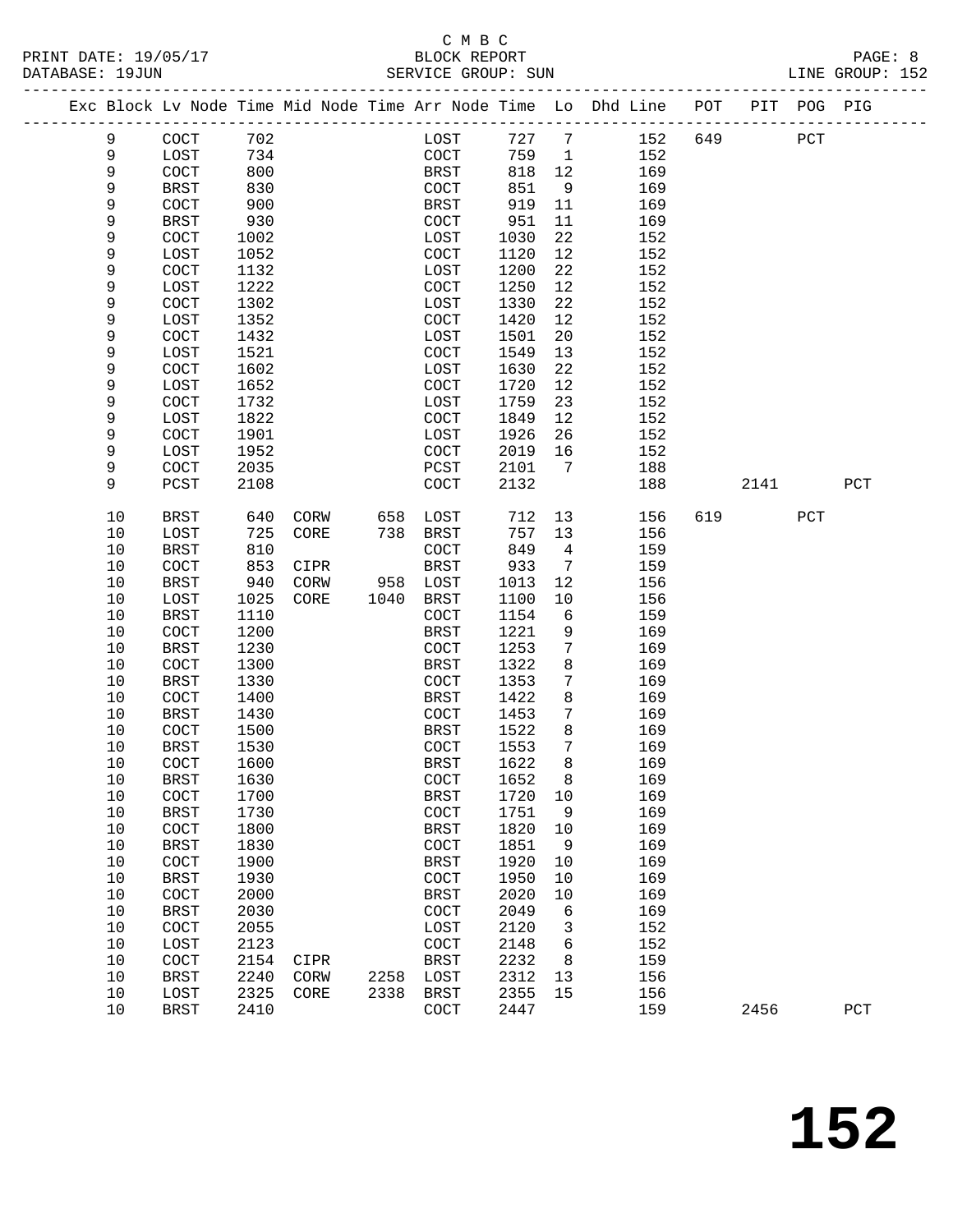#### C M B C<br>BLOCK REPORT PRINT DATE: 19/05/17 BLOCK REPORT PAGE: 9 SERVICE GROUP: SUN

|  |          |                       |              |      |     | Exc Block Lv Node Time Mid Node Time Arr Node Time Lo Dhd Line |              |                         |    |            | POT | PIT  | POG PIG |     |
|--|----------|-----------------------|--------------|------|-----|----------------------------------------------------------------|--------------|-------------------------|----|------------|-----|------|---------|-----|
|  | 11       | $\operatorname{COT}$  | 330          |      |     | LOST                                                           | 353          | $\overline{\mathbf{c}}$ | 20 | N9         | 317 |      | PCT     |     |
|  | 11       | $\operatorname{COT}$  | 415          |      |     | LOST                                                           | 438          | $\overline{\mathbf{c}}$ | 20 | N9         |     |      |         |     |
|  | 11       | $\operatorname{COT}$  | 500          |      |     | LOST                                                           | 523          | 17                      | 20 | N9         |     |      |         |     |
|  | 11       | COCT                  | 600          |      |     | BRST                                                           | 618          | 12                      |    | 169        |     |      |         |     |
|  | 11       | <b>BRST</b>           | 630          |      |     | $\operatorname{COT}$                                           | 648          | 5                       |    | 169        |     |      |         |     |
|  | 11       | COCT                  | 653          |      |     | <b>BQST</b>                                                    | 712          | 10                      |    | 151        |     |      |         |     |
|  | 11       | <b>BQST</b>           | 722          |      |     | $\operatorname{COT}$                                           | 743          | 8                       |    | 151        |     |      |         |     |
|  | 11       | COCT                  | 751          | CIPR |     | BRST                                                           | 831          | 9                       |    | 159        |     |      |         |     |
|  | 11       | <b>BRST</b>           | 840          | CORW | 858 | LOST                                                           | 912          | 13                      |    | 156        |     |      |         |     |
|  | 11       | LOST                  | 925          | CORE | 940 | <b>BRST</b>                                                    | 959          | 11                      |    | 156        |     |      |         |     |
|  | 11       | BRST                  | 1010         |      |     | $\operatorname{COT}$                                           | 1052         | 10                      |    | 159        |     |      |         |     |
|  | 11       | COCT                  | 1102         |      |     | LOST                                                           | 1130         | 22                      |    | 152        |     |      |         |     |
|  | 11       | LOST                  | 1152         |      |     | $\operatorname{COT}$                                           | 1220         | 12                      |    | 152        |     |      |         |     |
|  | 11       | COCT                  | 1232         |      |     | LOST                                                           | 1300         | 22                      |    | 152        |     |      |         |     |
|  | 11       | LOST                  | 1322         |      |     | $\operatorname{COT}$                                           | 1350         | 12                      |    | 152        |     |      |         |     |
|  | 11       | COCT                  | 1402         |      |     | LOST                                                           | 1432         | 20                      |    | 152        |     |      |         |     |
|  | 11       | LOST                  | 1452         |      |     | COCT                                                           | 1520         | 12                      |    | 152        |     |      |         |     |
|  | 11       | COCT                  | 1532         |      |     | LOST                                                           | 1600         | 22                      |    | 152        |     |      |         |     |
|  | 11       | LOST                  | 1622         |      |     | COCT                                                           | 1650         | 12                      |    | 152        |     |      |         |     |
|  | 11       | COCT                  | 1702         |      |     | LOST                                                           | 1729         | 21                      |    | 152        |     |      |         |     |
|  | 11       | LOST                  | 1750         |      |     | COCT                                                           | 1818         | 14                      |    | 152        |     |      |         |     |
|  | 11       | COCT                  | 1832         |      |     | LOST                                                           | 1859         | 23                      |    | 152        |     |      |         |     |
|  | 11       | LOST                  | 1922         |      |     | COCT                                                           | 1949         | 12                      |    | 152        |     |      |         |     |
|  | 11       | COCT                  | 2001         |      |     | LOST                                                           | 2026         |                         |    | 152        |     | 2046 |         | PCT |
|  | 12       | COCT                  | 302          | BYST | 348 | SERO                                                           | 406          | 9                       |    | N9         | 249 |      | PCT     |     |
|  | 12       | SERO                  | 415          | BYST | 445 | COCT                                                           | 534          | 16                      |    | N9         |     |      |         |     |
|  | 12       | COCT                  | 550          |      |     | PMST                                                           | 619          | 9                       |    | 183        |     |      |         |     |
|  | 12       | PMST                  | 628          |      |     | COCT                                                           | 658          | 22                      |    | 183        |     |      |         |     |
|  | 12       | COCT                  | 720          |      |     | PMST                                                           | 751          | 7                       |    | 183        |     |      |         |     |
|  | 12       | PMST                  | 758          |      |     | COCT                                                           | 831          | $\overline{4}$          |    | 183        |     |      |         |     |
|  | 12       | COCT                  | 835          |      |     | $_{\rm PCST}$                                                  | 900          | 6                       |    | 188        |     |      |         |     |
|  | 12       | PCST                  | 906          |      |     | COCT                                                           | 936          | 14                      |    | 188        |     |      |         |     |
|  | 12       | COCT                  | 950          |      |     | PMST                                                           | 1022         | 6                       |    | 183        |     |      |         |     |
|  | 12       | PMST                  | 1028         |      |     | COCT                                                           | 1101         | $\overline{4}$          |    | 183        |     |      |         |     |
|  | 12       | COCT                  | 1105         |      |     | PRDA                                                           | 1123         | $\overline{0}$          |    | 191        |     |      |         |     |
|  | 12       | PRDA                  | 1123         |      |     | <b>COCT</b>                                                    | 1141         | 24                      |    | 191        |     |      |         |     |
|  | 12<br>12 | COCT                  | 1205<br>1239 |      |     | PCST<br>COCT                                                   | 1233<br>1311 | 6<br>9                  |    | 188<br>188 |     |      |         |     |
|  |          | PCST                  |              |      |     |                                                                |              |                         |    |            |     |      |         |     |
|  | $12$     | $\operatorname{COCT}$ | 1320         |      |     | ${\tt PMST}$                                                   | 1353         | 5 <sub>5</sub>          |    | 183        |     |      |         |     |
|  | 12<br>12 | PMST<br>COCT          | 1358<br>1435 |      |     | COCT<br>PCST                                                   | 1431<br>1506 | 4<br>2                  |    | 183<br>188 |     |      |         |     |
|  | 12       | PCST                  | 1508         |      |     | COCT                                                           | 1541         | 9                       |    | 188        |     |      |         |     |
|  | 12       | COCT                  | 1550         |      |     | PMST                                                           | 1623         | 5                       |    | 183        |     |      |         |     |
|  | 12       | PMST                  | 1628         |      |     | COCT                                                           | 1703         | 4                       |    | 183        |     |      |         |     |
|  | 12       | COCT                  | 1707         |      |     | PCST                                                           | 1738         | 5                       |    | 188        |     |      |         |     |
|  | 12       | PCST                  | 1743         |      |     | COCT                                                           | 1813         | 7                       |    | 188        |     |      |         |     |
|  | 12       | COCT                  | 1820         |      |     | PMST                                                           | 1853         | 5                       |    | 183        |     |      |         |     |
|  | 12       | PMST                  | 1858         |      |     | COCT                                                           | 1932         | 3                       |    | 183        |     |      |         |     |
|  | 12       | COCT                  | 1935         |      |     | PCST                                                           | 2001         | 12                      |    | 188        |     |      |         |     |
|  | 12       | PCST                  | 2013         |      |     | COCT                                                           | 2037         |                         |    | 188        |     | 2046 |         | PCT |
|  |          |                       |              |      |     |                                                                |              |                         |    |            |     |      |         |     |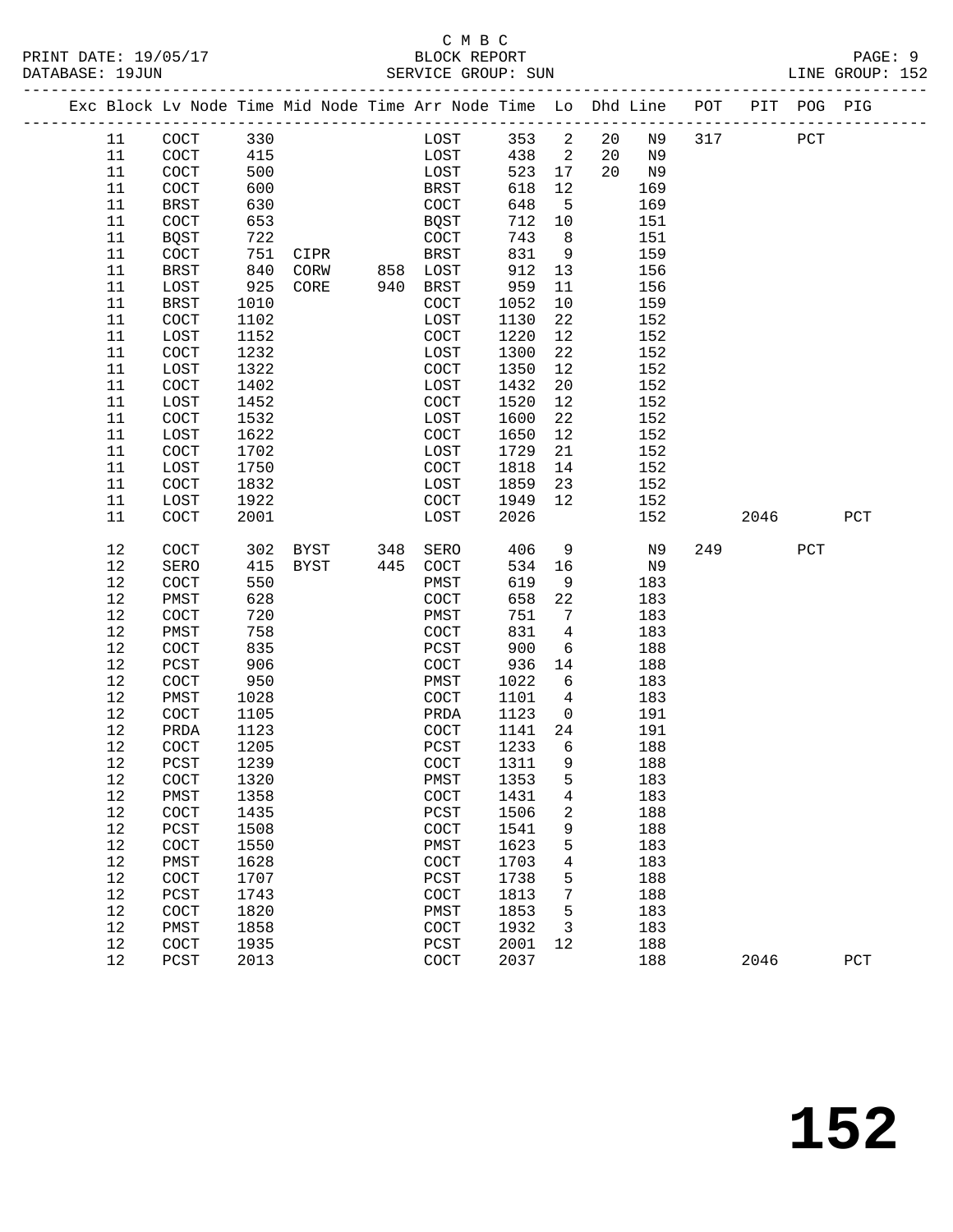## C M B C<br>BLOCK REPORT

------------------------------------------------------------------------------------------------- Exc Block Lv Node Time Mid Node Time Arr Node Time Lo Dhd Line POT PIT POG PIG

LINE GROUP: 152

| 13       | PCST                 | 635       |              |                                             | COCT                 | 700 5            |                          |    | 188            | 631 |      | PCT |              |
|----------|----------------------|-----------|--------------|---------------------------------------------|----------------------|------------------|--------------------------|----|----------------|-----|------|-----|--------------|
| 13       | COCT                 | 705       |              |                                             | PCST                 | 730              | 11                       |    | 188            |     |      |     |              |
| 13       | PCST                 | 741       |              |                                             | COCT                 | 806              | 14                       |    | 188            |     |      |     |              |
| 13       | $\operatorname{COT}$ | 820       |              |                                             | PMST                 | 851              | $7\phantom{.0}$          |    | 183            |     |      |     |              |
| 13       | PMST                 | 858       |              |                                             | COCT                 | 931              | $4\overline{ }$          |    | 183            |     |      |     |              |
| 13       | $\operatorname{COT}$ | 935       |              |                                             | PCST                 | 1003             | 8                        |    | 188            |     |      |     |              |
| 13       | ${\tt PCST}$         | 1011      |              |                                             | COCT                 | 1041             | 9                        |    | 188            |     |      |     |              |
| 13       | $\operatorname{COT}$ | 1050      |              |                                             | PMST                 | 1122             | 6                        |    | 183            |     |      |     |              |
| 13       | PMST                 | 1128      |              |                                             | COCT                 | 1201             | $4\overline{ }$          |    | 183            |     |      |     |              |
| 13       | COCT                 | 1205      |              |                                             | PRDA                 | 1224             | $\overline{0}$           |    | 191            |     |      |     |              |
| 13       | PRDA                 | 1224      |              |                                             | COCT                 | 1242             | 15                       |    | 191            |     |      |     |              |
| 13       | $\operatorname{COT}$ | 1257      |              |                                             | BQST                 | 1319             | $\mathbf{3}$             |    | 151            |     |      |     |              |
| 13       | <b>BQST</b>          | 1322      |              |                                             | COCT                 | 1344             | 6                        |    | 151            |     |      |     |              |
|          |                      | 1350      |              |                                             | BRST                 | 1436             |                          |    | 159            |     |      |     |              |
| 13<br>13 | COCT                 |           | CIPR         |                                             |                      |                  | $4\overline{ }$<br>9     |    |                |     |      |     |              |
|          | <b>BRST</b>          | 1440      | CORW         | 1500 LOST                                   |                      | 1516             |                          |    | 156            |     |      |     |              |
| 13       | LOST                 | 1525      | CORE         | 1541 BRST                                   |                      | 1601             | 9                        |    | 156            |     |      |     |              |
| 13       | BRST                 | 1610      |              |                                             | COCT                 | 1657             | 8                        |    | 159            |     |      |     |              |
| $13$     | $\operatorname{COT}$ | 1705      |              |                                             | PRDA                 | 1725             | $\mathsf{O}$             |    | 191            |     |      |     |              |
| 13       | PRDA                 | 1725      |              |                                             | COCT                 | 1743             | 8                        |    | 191            |     |      |     |              |
| 13       | COCT                 | 1751      | CIPR         |                                             | <b>BRST</b>          | 1836             | 4                        |    | 159            |     |      |     |              |
| 13       | BRST                 | 1840      |              | CORW 1858 LOST                              |                      | 1912             | 13                       |    | 156            |     |      |     |              |
| 13       | LOST                 | 1925      | CORE         | 1940                                        | BRST                 | 1957             | 13                       |    | 156            |     |      |     |              |
| 13       | <b>BRST</b>          | 2010      |              |                                             | $\operatorname{COT}$ | 2050             | 15                       |    | 159            |     |      |     |              |
| 13       | COCT                 | 2105      |              |                                             | PRDA                 | 2124             | $\mathbf 0$              |    | 191            |     |      |     |              |
| 13       | PRDA                 | 2124      |              |                                             | COCT                 | 2141             |                          |    | 191            |     | 2150 |     | $_{\rm PCT}$ |
| 14       | COCT                 | 652       |              |                                             |                      | 731              | 9                        |    | 159            |     | 639  | PCT |              |
| 14       | BRST                 | 740       |              | CIPR BRST<br>CORW 758 LOST<br>CORE 840 BRST |                      | 812              | 15                       |    | 156            |     |      |     |              |
| 14       | LOST                 | 827       |              |                                             |                      | 859              | 11                       |    | 156            |     |      |     |              |
| 14       | <b>BRST</b>          | 910       |              |                                             | COCT                 | 949              | 8                        |    | 159            |     |      |     |              |
| 14       | $\operatorname{COT}$ | 957       |              |                                             | BQST                 | 1018             | $\overline{4}$           |    | 151            |     |      |     |              |
| 14       | <b>BQST</b>          | 1022      |              |                                             | COCT                 | 1044             | $7\overline{ }$          |    | 151            |     |      |     |              |
| 14       | $\operatorname{COT}$ | 1051      | CIPR         |                                             | <b>BRST</b>          | 1134             | 6                        |    | 159            |     |      |     |              |
| 14       | <b>BRST</b>          | 1140      |              | CORW 1159 LOST                              |                      | 1214             | 11                       |    | 156            |     |      |     |              |
| 14       | LOST                 | 1225      | CORE         | 1241                                        | BRST                 | 1301             | 9                        |    | 156            |     |      |     |              |
| 14       | BRST                 | 1310      |              |                                             | COCT                 | 1356             | $\overline{a}$           |    | 159            |     |      |     |              |
| 14       | $\operatorname{COT}$ | 1358      |              |                                             | BQST                 | 1420             | $\mathbf{3}$             |    |                |     |      |     |              |
|          |                      | 1423      |              |                                             | COCT                 | 1445             | 5                        |    | 151            |     |      |     |              |
| 14       | BQST                 | 1450      |              |                                             | BRST                 | 1536             | $\overline{4}$           |    | 151            |     |      |     |              |
| 14<br>14 | COCT<br><b>BRST</b>  | 1540      | CIPR<br>CORW | 1600 LOST                                   |                      | 1616             | $7\overline{ }$          |    | 159<br>156     |     |      |     |              |
|          |                      | 1623      | CORE         |                                             |                      |                  |                          |    |                |     |      |     |              |
| 14       | LOST                 |           |              | 1639 BRST                                   |                      | 1659             | 11                       |    | 156            |     |      |     |              |
| 14       | BRST                 |           |              |                                             |                      | 1710 COCT 1756 9 |                          |    | 159            |     |      |     |              |
| 14       | COCT                 | 1805      |              |                                             | PRDA                 | 1825             | $\overline{\phantom{0}}$ |    | 191            |     |      |     |              |
| 14       | PRDA                 | 1825      |              |                                             | COCT                 | 1842             | 10                       |    | 191            |     |      |     |              |
| 14       | COCT                 | 1852      | CIPR         |                                             | BRST                 | 1933             | $\overline{7}$           |    | 159            |     |      |     |              |
| 14       | <b>BRST</b>          | 1940      | CORW         | 1958                                        | LOST                 | 2012             | 13                       |    | 156            |     |      |     |              |
| 14       | LOST                 | 2025      | CORE         | 2040                                        | BRST                 | 2057             | 13                       |    | 156            |     |      |     |              |
| 14       | <b>BRST</b>          | 2110      |              |                                             | COCT                 | 2150             | 10                       |    | 159            |     |      |     |              |
| 14       | COCT                 | 2200      |              |                                             | BRST                 | 2220             | 10                       |    | 169            |     |      |     |              |
| 14       | <b>BRST</b>          | 2230      |              |                                             | COCT                 | 2249             | 6                        |    | 169            |     |      |     |              |
| 14       | COCT                 | 2255      |              |                                             | LOST                 | 2320             | 3                        |    | 152            |     |      |     |              |
| 14       | LOST                 | 2323      |              |                                             | $\operatorname{COT}$ | 2348             | 7                        |    | 152            |     |      |     |              |
| 14       | COCT                 | 2355      |              |                                             | LOST                 | 2420             | $\mathbf{3}$             |    | 152            |     |      |     |              |
| 14       | LOST                 | 2423      |              |                                             | $\operatorname{COT}$ | 2448             | 2                        | 18 | 152            |     |      |     |              |
| 14       | LOST                 | 2508      |              |                                             | $\operatorname{COT}$ | 2530             | 22                       |    | N9             |     |      |     |              |
| 14       | COCT                 | 2552 BYST |              | 2638                                        | SERO                 | 2656             | 9                        |    | N <sub>9</sub> |     |      |     |              |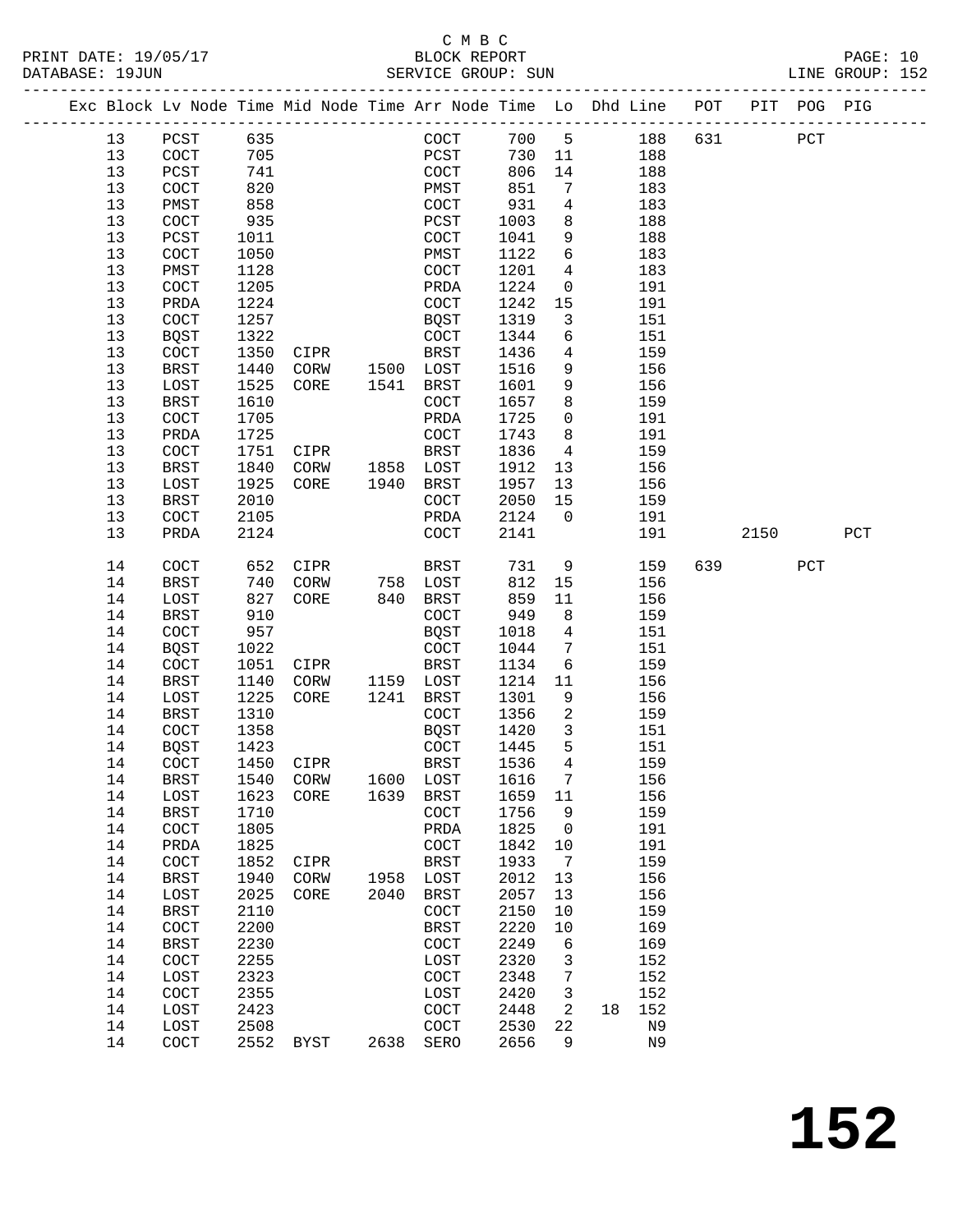|  |          |                      |              |                     |      |                          |              |                         | Exc Block Lv Node Time Mid Node Time Arr Node Time Lo Dhd Line POT PIT POG PIG |     |      |     |              |
|--|----------|----------------------|--------------|---------------------|------|--------------------------|--------------|-------------------------|--------------------------------------------------------------------------------|-----|------|-----|--------------|
|  | 14       | SERO                 |              | 2705 BYST 2735 COCT |      |                          | 2824         |                         |                                                                                | N9  | 2833 |     | $_{\rm PCT}$ |
|  | 15       | BRST                 | 710          |                     |      | COCT                     | 749 6        |                         | 159                                                                            | 649 |      | PCT |              |
|  | 15       | <b>COCT</b>          | 755          |                     |      | BQST                     | 815          | $\overline{7}$          | 151                                                                            |     |      |     |              |
|  | 15       | BQST                 | 822          |                     |      | COCT                     | 844          | 13                      | 151                                                                            |     |      |     |              |
|  | 15       | COCT                 | 857          |                     |      | BQST                     | 918          | 4                       | 151                                                                            |     |      |     |              |
|  | 15       | <b>BQST</b>          | 922          |                     |      | COCT                     | 944          | 10                      | 151                                                                            |     |      |     |              |
|  | 15       | COCT                 | 954          | CIPR                |      | BRST                     | 1035         | 5                       | 159                                                                            |     |      |     |              |
|  | 15       | BRST                 | 1040         | CORW                |      | 1058 LOST                | 1113         | 12                      | 156                                                                            |     |      |     |              |
|  | 15       | LOST                 | 1125         | CORE                |      | 1141 BRST                | 1201         | 9                       | 156                                                                            |     |      |     |              |
|  | 15       | BRST                 | 1210         |                     |      | COCT                     | 1256         | 9                       | 159                                                                            |     |      |     |              |
|  | 15       | COCT                 | 1305         |                     |      | PRDA                     | 1324         | $\overline{0}$          | 191                                                                            |     |      |     |              |
|  | 15       | PRDA                 | 1324         |                     |      | COCT                     | 1342         | 23                      | 191                                                                            |     |      |     |              |
|  | 15       | COCT                 | 1405         |                     |      | PRDA                     | 1424         | $\overline{0}$          | 191                                                                            |     |      |     |              |
|  | 15       |                      | 1424         |                     |      | COCT                     | 1442         | 16                      | 191                                                                            |     |      |     |              |
|  |          | PRDA                 |              |                     |      |                          |              |                         |                                                                                |     |      |     |              |
|  | 15       | $\operatorname{COT}$ | 1458         |                     |      | <b>BQST</b>              | 1520         | $\overline{\mathbf{3}}$ | 151                                                                            |     |      |     |              |
|  | 15       | BQST                 | 1523         |                     |      | COCT                     | 1545         | 5                       | 151                                                                            |     |      |     |              |
|  | 15       | COCT                 | 1550         | CIPR                |      | BRST                     | 1636         | 5                       | 159                                                                            |     |      |     |              |
|  | 15<br>15 | BRST                 | 1641         | CORW<br>CORE        | 1737 | 1701 LOST                | 1717         | $\overline{4}$          | 156                                                                            |     |      |     |              |
|  |          | LOST                 | 1721         |                     |      | BRST                     | 1755         | 15                      | 156                                                                            |     |      |     |              |
|  | 15       | <b>BRST</b>          | 1810         |                     |      | <b>COCT</b>              | 1856         | 9                       | 159                                                                            |     |      |     |              |
|  | 15       | COCT                 | 1905         |                     |      | PRDA                     | 1924         | $\overline{0}$          | 191                                                                            |     |      |     |              |
|  | 15       | PRDA                 | 1924         |                     |      | COCT                     | 1941         | 11                      | 191                                                                            |     |      |     |              |
|  | 15       | COCT                 | 1952         | CIPR                |      | <b>BRST</b><br>2058 LOST | 2032         | 8 <sup>8</sup>          | 159                                                                            |     |      |     |              |
|  | 15       | BRST                 | 2040         | CORW                |      |                          | 2112         | 13                      | 156                                                                            |     |      |     |              |
|  | 15       | LOST                 | 2125         | CORE                | 2140 | BRST                     | 2157         | 13                      | 156                                                                            |     |      |     |              |
|  | 15<br>15 | <b>BRST</b>          | 2210         |                     |      | COCT                     | 2250<br>2320 | 10<br>10                | 159<br>169                                                                     |     |      |     |              |
|  | 15       | COCT<br>BRST         | 2300<br>2330 |                     |      | BRST<br><b>COCT</b>      | 2348         |                         | 169                                                                            |     | 2357 |     | PCT          |
|  |          |                      |              |                     |      |                          |              |                         |                                                                                |     |      |     |              |
|  | 16       | COCT                 | 735          |                     |      | PRDA                     | 753          | $\overline{0}$          | 191                                                                            | 722 |      | PCT |              |
|  | 16       | PRDA                 | 753          |                     |      | COCT                     | 809          | 26                      | 191                                                                            |     |      |     |              |
|  | 16       | COCT                 | 835          |                     |      | PRDA                     | 853          | $\overline{0}$          | 191                                                                            |     |      |     |              |
|  | 16       | PRDA                 | 853          |                     |      | <b>COCT</b>              | 909          | 26                      | 191                                                                            |     |      |     |              |
|  | 16       | COCT                 | 935          |                     |      | PRDA                     | 953          | $\overline{0}$          | 191                                                                            |     |      |     |              |
|  | 16       | PRDA                 | 953          |                     |      | COCT                     | 1011         | 24                      | 191                                                                            |     |      |     |              |
|  | 16       | COCT                 | 1035         |                     |      | PRDA                     | 1053         | $\overline{0}$          | 191                                                                            |     |      |     |              |
|  | 16       | PRDA                 | 1053         |                     |      | COCT                     | 1111         | 24                      | 191                                                                            |     |      |     |              |
|  | 16       | COCT                 | 1135         |                     |      | PRDA                     | 1154         | $\overline{0}$          | 191                                                                            |     |      |     |              |
|  | 16       | PRDA                 | 1154         |                     |      | COCT                     | 1212 23      |                         | 191                                                                            |     |      |     |              |
|  | 16       | COCT                 | 1235         |                     |      | PRDA                     | 1254         | 0                       | 191                                                                            |     |      |     |              |
|  | 16       | PRDA                 | 1254         |                     |      | COCT                     | 1312         | 23                      | 191                                                                            |     |      |     |              |
|  | 16       | COCT                 | 1335         |                     |      | PRDA                     | 1354         | 0                       | 191                                                                            |     |      |     |              |
|  | 16       | PRDA                 | 1354         |                     |      | COCT                     | 1412         | 23                      | 191                                                                            |     |      |     |              |
|  | 16       | COCT                 | 1435         |                     |      | PRDA                     | 1454         | 0                       | 191                                                                            |     |      |     |              |
|  | 16       | PRDA                 | 1454         |                     |      | COCT                     | 1512         | 23                      | 191                                                                            |     |      |     |              |
|  | 16       | COCT                 | 1535         |                     |      | PRDA                     | 1554         | 0                       | 191                                                                            |     |      |     |              |
|  | 16       | PRDA                 | 1554         |                     |      | COCT                     | 1612         | 23                      | 191                                                                            |     |      |     |              |
|  | 16       | COCT                 | 1635         |                     |      | PRDA                     | 1654         | 0                       | 191                                                                            |     |      |     |              |
|  | 16       | PRDA                 | 1654         |                     |      | COCT                     | 1712         | 25                      | 191                                                                            |     |      |     |              |
|  | 16       | COCT                 | 1737         |                     |      | PCST                     | 1808         | 5                       | 188                                                                            |     |      |     |              |
|  | 16       | PCST                 | 1813         |                     |      | COCT                     | 1843         | 7                       | 188                                                                            |     |      |     |              |
|  | 16       | COCT                 | 1850         |                     |      | PMST                     | 1920         |                         | 183                                                                            |     | 1940 |     | ${\tt PCT}$  |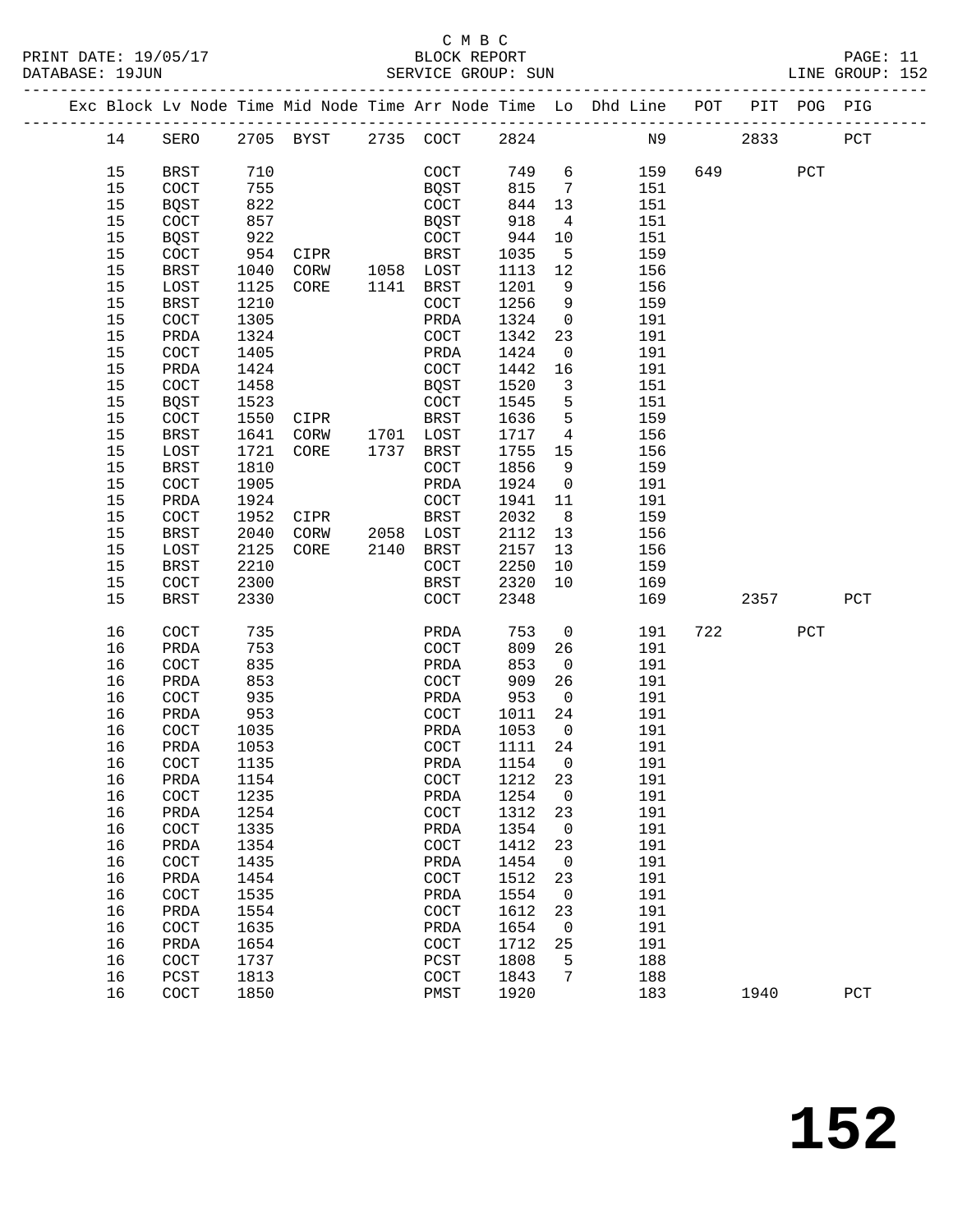## C M B C<br>BLOCK REPORT SERVICE GROUP: SUN

| DAIABASL · 1900N                                               |             |      |  |             |      | PAKATCA GKAAR. PAM |                 |     |                        |             | PIMA GKAAR. TOR |  |
|----------------------------------------------------------------|-------------|------|--|-------------|------|--------------------|-----------------|-----|------------------------|-------------|-----------------|--|
| Exc Block Lv Node Time Mid Node Time Arr Node Time Lo Dhd Line |             |      |  |             |      |                    |                 |     | POT                    | PIT POG PIG |                 |  |
| 91                                                             | COCT        | 935  |  |             | BULK | 958                | 5               | 179 | 922 and $\overline{a}$ | PCT         |                 |  |
| 91                                                             | BULK        | 1003 |  | COCT        |      | 1028               | $7\phantom{.0}$ | 179 |                        |             |                 |  |
| 91                                                             | COCT        | 1035 |  | BULK        |      | 1058               | 5               | 179 |                        |             |                 |  |
| 91                                                             | <b>BULK</b> | 1103 |  | <b>COCT</b> |      | 1128               | 7               | 179 |                        |             |                 |  |
| 91                                                             | COCT        | 1135 |  | BULK        |      | 1159               | 4               | 179 |                        |             |                 |  |
| 91                                                             | BULK        | 1203 |  | <b>COCT</b> |      | 1226               | 9               | 179 |                        |             |                 |  |
| 91                                                             | COCT        | 1235 |  | BULK        |      | 1259               | 4               | 179 |                        |             |                 |  |
| 91                                                             | BULK        | 1303 |  | <b>COCT</b> |      | 1327               | 8               | 179 |                        |             |                 |  |
| 91                                                             | COCT        | 1335 |  | BULK        |      | 1359               | 4               | 179 |                        |             |                 |  |
| 91                                                             | BULK        | 1403 |  | <b>COCT</b> |      | 1426               | 9               | 179 |                        |             |                 |  |
| 91                                                             | COCT        | 1435 |  | BULK        |      | 1459               | 4               | 179 |                        |             |                 |  |
| 91                                                             | <b>BULK</b> | 1503 |  | <b>COCT</b> |      | 1526               | 9               | 179 |                        |             |                 |  |
| 91                                                             | COCT        | 1535 |  | BULK        |      | 1559               | 4               | 179 |                        |             |                 |  |
| 91                                                             | <b>BULK</b> | 1603 |  | <b>COCT</b> |      | 1626               | 9               | 179 |                        |             |                 |  |
| 91                                                             | COCT        | 1635 |  | BULK        |      | 1658               | 5               | 179 |                        |             |                 |  |
| 91                                                             | BULK        | 1703 |  | <b>COCT</b> |      | 1727               | 8               | 179 |                        |             |                 |  |
| 91                                                             | COCT        | 1735 |  | BULK        |      | 1758               | 5               | 179 |                        |             |                 |  |
| 91                                                             | BULK        | 1803 |  | COCT        |      | 1827               | 8               | 179 |                        |             |                 |  |
|                                                                |             |      |  |             |      |                    |                 |     |                        |             |                 |  |

91 BULK 1903 COCT 1924 179 1934 PCT

91 COCT 1835 BULK 1858 5 179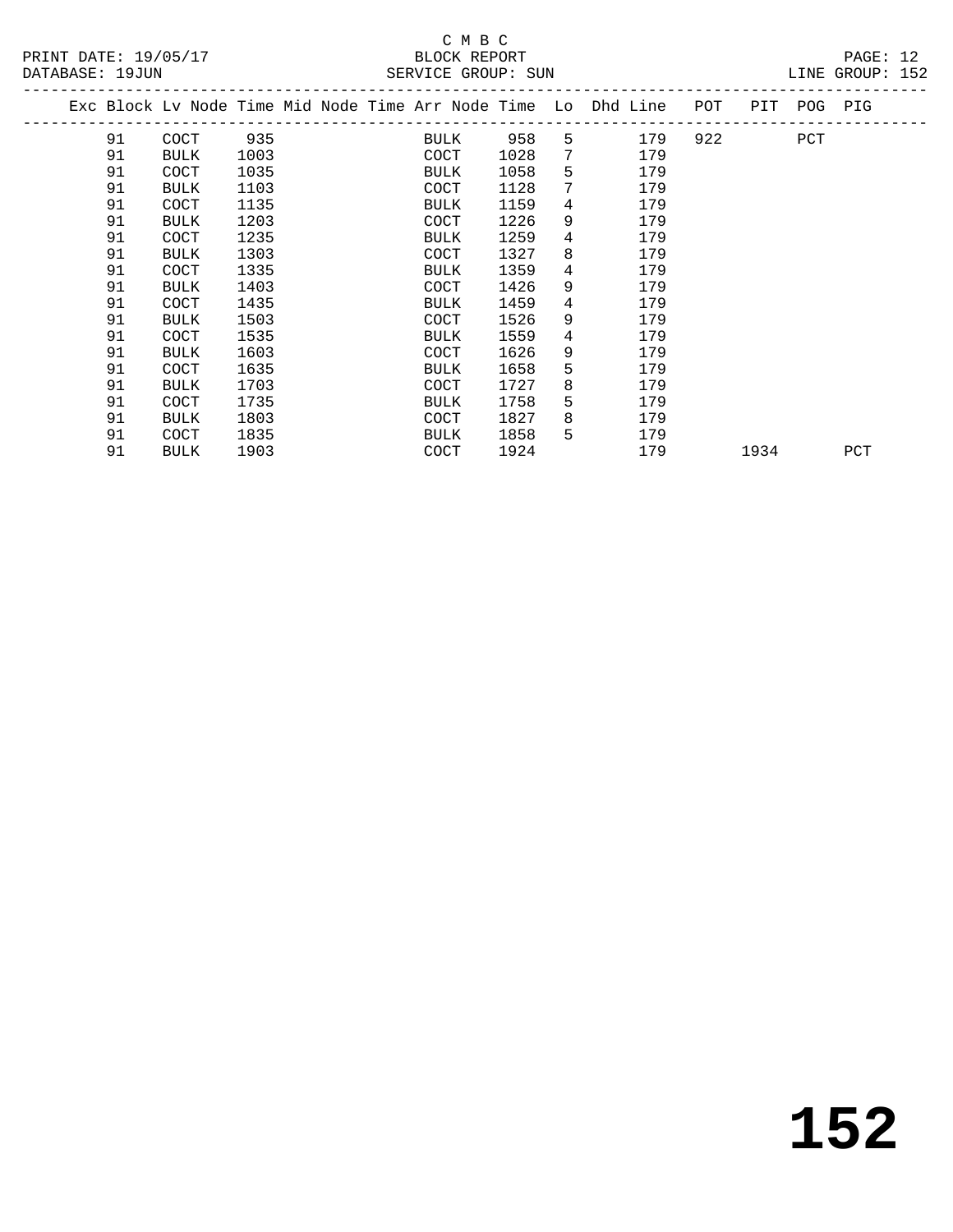|  | DATABASE: 19JUN        | PRINT DATE: 19/05/17 |              |                                                                                           |              | C M B C<br>BLOCK REPORT |              |          |    |            |                                                                                   |           |     | PAGE: 13 |  |
|--|------------------------|----------------------|--------------|-------------------------------------------------------------------------------------------|--------------|-------------------------|--------------|----------|----|------------|-----------------------------------------------------------------------------------|-----------|-----|----------|--|
|  |                        | BYST BROADWAY STN    |              | --- RUUTENAY LOOP<br>PCT Port Coquitlam Depot<br>WHPN WHITE PINE BEACH<br>--------------- |              |                         |              |          |    |            | COCT COQUITLAM CTRL STN<br>PCST PORT COQUITLAM STN<br>SERO SEYMOUR ST & ROBSON ST |           |     |          |  |
|  |                        |                      |              | Exc Block Lv Node Time Mid Node Time Arr Node Time Lo Dhd Line POT PIT POG PIG            |              |                         |              |          |    |            |                                                                                   |           |     |          |  |
|  | $1 \quad \blacksquare$ |                      |              | PCST 758 COCT 808 KTLP 848 12 160 754 PCT RTLP 900 COCT 939 PCST 954 17 160               |              |                         |              |          |    |            |                                                                                   |           |     |          |  |
|  | $\mathbf{1}$           |                      |              |                                                                                           |              |                         |              |          |    |            |                                                                                   |           |     |          |  |
|  | $\mathbf{1}$           | PCST                 | 1011         |                                                                                           |              | $COCT$ 1023 KTLP 1108   |              | 19       |    | 160        |                                                                                   |           |     |          |  |
|  | $\mathbf{1}$           | KTLP                 | 1127         | COCT                                                                                      |              | 1212 PCST               | 1227         | 10       |    | 160        |                                                                                   |           |     |          |  |
|  | $\mathbf 1$            | PCST                 | 1237         | COCT                                                                                      |              | 1253 KTLP               | 1342         | 15       |    | 160        |                                                                                   |           |     |          |  |
|  | $\mathbf{1}$           | KTLP                 | 1357         | COCT                                                                                      |              | 1443 PCST               | 1458         | 11       |    | 160        |                                                                                   |           |     |          |  |
|  | 1                      | PCST                 | 1509         | COCT                                                                                      | 1523         | KTLP                    | 1612         | 16       |    | 160        |                                                                                   |           |     |          |  |
|  | $\mathbf 1$            | KTLP                 | 1628         | COCT                                                                                      | 1714         | PCST                    | 1729         | 12       |    | 160        |                                                                                   |           |     |          |  |
|  | 1                      | PCST                 | 1741         | COCT                                                                                      | 1755         | KTLP                    | 1843         | 17       |    | 160        |                                                                                   |           |     |          |  |
|  | $\mathbf 1$            | KTLP                 | 1900         | COCT                                                                                      | 1939         | PCST                    | 1953         | 16       |    | 160        |                                                                                   |           |     |          |  |
|  | 1                      | PCST                 | 2009         | COCT                                                                                      | 2020         | KTLP                    | 2103         | 17       |    | 160        |                                                                                   | 2215      |     |          |  |
|  | 1                      | KTLP                 | 2120         | $\operatorname{COT}$                                                                      | 2158         | PCST                    | 2211         |          |    | 160        |                                                                                   |           |     | PCT      |  |
|  | 2                      | PCST                 | 813          | COCT                                                                                      | 823          | KTLP                    | 903          |          | 12 | 160        |                                                                                   | 809 — 100 | PCT |          |  |
|  | 2                      | KTLP                 | 915          | COCT                                                                                      |              | 954 PCST                | 1009         | 17       |    | 160        |                                                                                   |           |     |          |  |
|  | $\overline{c}$         | PCST                 | 1026         | COCT                                                                                      | 1038         | KTLP                    | 1124         | 18       |    | 160        |                                                                                   |           |     |          |  |
|  | 2                      | KTLP                 | 1142         | COCT                                                                                      | 1228         | PCST                    | 1243         | 9        |    | 160        |                                                                                   |           |     |          |  |
|  | $\overline{c}$         | PCST                 | 1252         | COCT                                                                                      | 1308         | KTLP                    | 1357         | 15       |    | 160        |                                                                                   |           |     |          |  |
|  | 2                      | KTLP                 | 1412         | COCT                                                                                      | 1458         | PCST                    | 1513         | 11       |    | 160        |                                                                                   |           |     |          |  |
|  | 2                      | PCST                 | 1524         | COCT                                                                                      | 1538         | KTLP                    | 1627         | 17       |    | 160        |                                                                                   |           |     |          |  |
|  | 2                      | KTLP                 | 1644         | COCT                                                                                      | 1731         | PCST                    | 1746         | 10       |    | 160        |                                                                                   |           |     |          |  |
|  | $\overline{c}$         | PCST                 | 1756         | COCT                                                                                      | 1810         | KTLP                    | 1858         | 17       |    | 160        |                                                                                   |           |     |          |  |
|  | 2                      | KTLP                 | 1915         | COCT                                                                                      | 1954         | PCST                    | 2008         |          |    | 160        |                                                                                   | 2012 2013 |     | PCT      |  |
|  | 3                      | PCST                 | 823          | COCT                                                                                      | 833          | KTLP                    | 916          |          | 14 | 160        |                                                                                   | 819 — 10  | PCT |          |  |
|  | 3                      | KTLP                 | 930          | COCT                                                                                      |              | 1009 PCST               | 1024         | 17       |    | 160        |                                                                                   |           |     |          |  |
|  | 3                      | PCST                 | 1041         | COCT                                                                                      | 1055         | KTLP                    | 1144         | 13       |    | 160        |                                                                                   |           |     |          |  |
|  | 3                      | KTLP                 | 1157         | COCT                                                                                      | 1243         | PCST                    | 1258         | 9        |    | 160        |                                                                                   |           |     |          |  |
|  | 3                      | PCST                 | 1307         | COCT                                                                                      | 1323         | KTLP                    | 1412         | 15       |    | 160        |                                                                                   |           |     |          |  |
|  | 3<br>3                 | KTLP                 | 1427<br>1539 | COCT<br>COCT                                                                              | 1513         | PCST<br>1553 KTLP       | 1528<br>1641 | 11<br>19 |    | 160<br>160 |                                                                                   |           |     |          |  |
|  |                        | PCST<br>KTLP         |              | 1700 COCT                                                                                 |              | 1747 PCST               | 1802 9 160   |          |    |            |                                                                                   |           |     |          |  |
|  | 3                      | PCST                 | 1811         | COCT                                                                                      | 1824         | KTLP                    | 1911         | 19       |    | 160        |                                                                                   |           |     |          |  |
|  | 3                      | KTLP                 | 1930         | COCT                                                                                      | 2009         | ${\tt PCST}$            | 2022         |          |    | 160        |                                                                                   | 2026      |     | PCT      |  |
|  |                        |                      |              |                                                                                           |              |                         |              |          |    |            |                                                                                   |           |     |          |  |
|  | 4                      | PCST                 | 833          | COCT                                                                                      | 843          | KTLP                    | 926          | 18       |    | 160        |                                                                                   | 829       | PCT |          |  |
|  | 4                      | KTLP                 | 944          | COCT                                                                                      | 1023         | PCST                    | 1038         | 16       |    | 160        |                                                                                   |           |     |          |  |
|  | 4                      | PCST                 | 1054         | COCT                                                                                      | 1108         | KTLP                    | 1157         | 15       |    | 160        |                                                                                   |           |     |          |  |
|  | 4                      | KTLP                 | 1212         | COCT                                                                                      | 1258         | PCST                    | 1313         | 9        |    | 160        |                                                                                   |           |     |          |  |
|  | 4                      | PCST                 | 1322         | COCT                                                                                      | 1338         | KTLP                    | 1427         | 15       |    | 160        |                                                                                   |           |     |          |  |
|  | 4                      | KTLP                 | 1442         | COCT                                                                                      | 1528         | PCST                    | 1543         | 11       |    | 160        |                                                                                   |           |     |          |  |
|  | 4                      | PCST                 | 1554         | COCT                                                                                      | 1608         | $\texttt{KTLP}$         | 1656         | 19       |    | 160        |                                                                                   |           |     |          |  |
|  | 4                      | KTLP                 | 1715         | COCT                                                                                      | 1802         | PCST                    | 1817         | 9        |    | 160        |                                                                                   |           |     |          |  |
|  | 4                      | PCST                 | 1826         | COCT                                                                                      | 1837         | KTLP                    | 1925         | 20       |    | 160        |                                                                                   |           |     |          |  |
|  | 4                      | KTLP                 | 1945         | COCT                                                                                      | 2024         | PCST                    | 2037         | 2        |    | 160        |                                                                                   |           |     |          |  |
|  | 4                      | PCST                 | 2039         | COCT                                                                                      | 2050         | $\texttt{KTLP}$         | 2133         | 9        |    | 160        |                                                                                   |           |     |          |  |
|  | 4                      | KTLP                 | 2142         | COCT                                                                                      | 2219         | PCST                    | 2232         | 8        |    | 160        |                                                                                   |           |     |          |  |
|  | 4                      | PCST                 | 2240         | COCT                                                                                      | 2250         | KTLP                    | 2327         | 13       |    | 160        |                                                                                   |           |     |          |  |
|  | 4                      | KTLP                 | 2340<br>2452 | COCT                                                                                      | 2415         | PCST                    | 2428         | 12<br>9  | 12 | 160<br>N9  |                                                                                   |           |     |          |  |
|  | 4<br>4                 | COCT<br>SERO         | 2605         | BYST<br>BYST                                                                              | 2538<br>2635 | SERO<br>COCT            | 2556<br>2724 |          |    | N9         |                                                                                   | 2733      |     | PCT      |  |
|  |                        |                      |              |                                                                                           |              |                         |              |          |    |            |                                                                                   |           |     |          |  |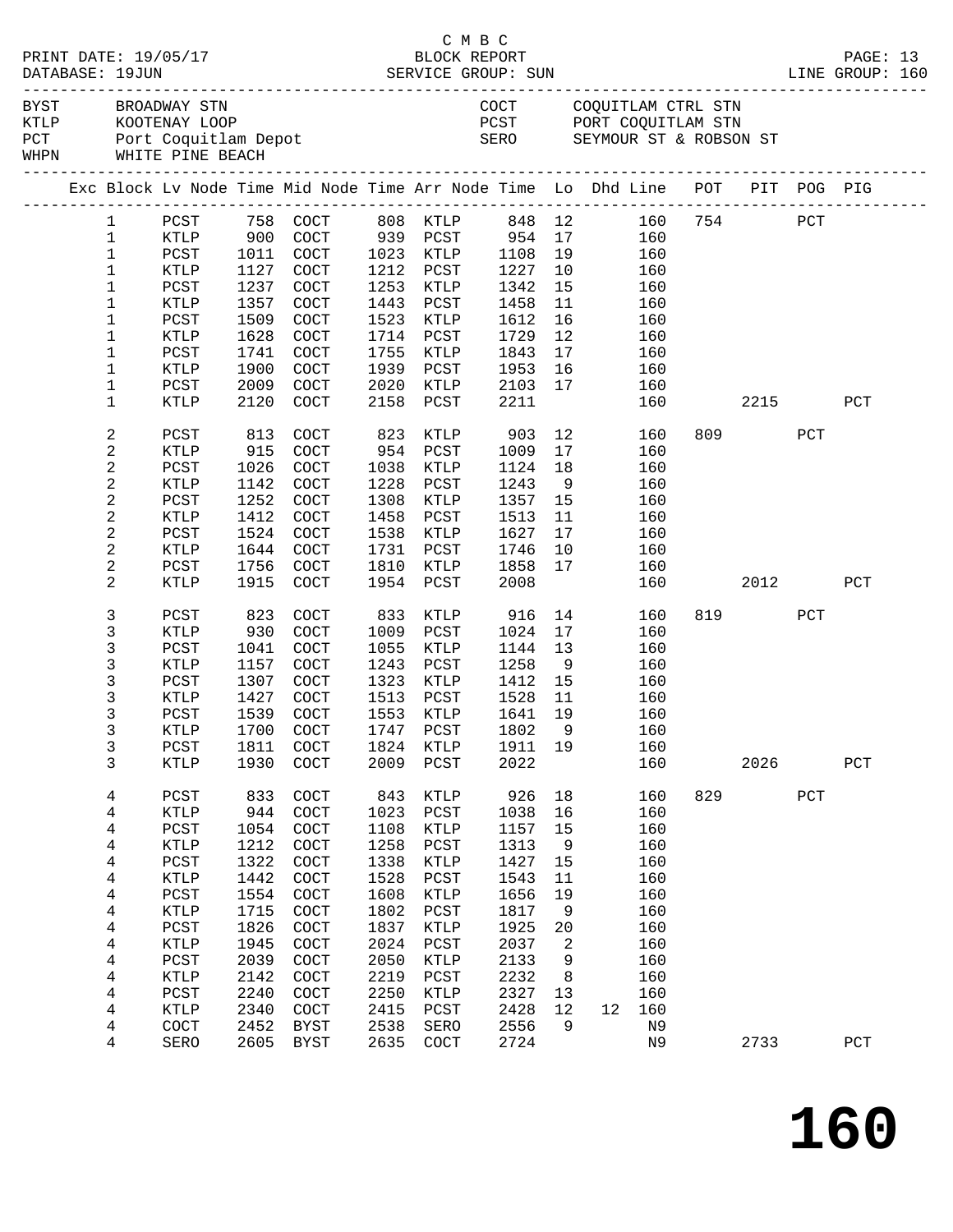# C M B C<br>BLOCK BEDORT

| DATABASE: 19JUN | PRINT DATE: 19/05/17 |      |      |         | BLOCK REPORT<br>SERVICE GROUP: SUN |        |      |                                                                |     |     |     | PAGE: 14<br>LINE GROUP: 160 |  |
|-----------------|----------------------|------|------|---------|------------------------------------|--------|------|----------------------------------------------------------------|-----|-----|-----|-----------------------------|--|
|                 |                      |      |      |         |                                    |        |      | Exc Block Ly Node Time Mid Node Time Arr Node Time Lo Dhd Line | POT | PIT |     | POG PIG                     |  |
| 5               | PCST                 | 843  | COCT | 853     | KTLP                               | 936 22 |      | 160                                                            | 839 |     | PCT |                             |  |
| 5.              | KTLP                 | 958  | COCT | 1039    | PCST                               | 1054   | - 15 | 160                                                            |     |     |     |                             |  |
| 5.              | PCST                 | 1109 | COCT | 1123    | KTLP                               | 1212   | -15  | 160                                                            |     |     |     |                             |  |
| 5               | KTLP                 | 1227 | COCT | 1313    | PCST                               | 1328   | - 9  | 160                                                            |     |     |     |                             |  |
| 5.              | PCST                 | 1337 | COCT | 1353    | KTLP                               | 1442   | 15   | 160                                                            |     |     |     |                             |  |
| 5               | KTLP                 | 1457 | COCT | 1543    | PCST                               | 1558   | -11  | 160                                                            |     |     |     |                             |  |
|                 |                      |      |      | - - - - |                                    |        |      | - - -                                                          |     |     |     |                             |  |

| 5                | KTLP            | 1227 | COCT                 | 1313      | PCST          | 1328    | 9              |    | 160 |     |      |     |              |  |
|------------------|-----------------|------|----------------------|-----------|---------------|---------|----------------|----|-----|-----|------|-----|--------------|--|
| 5                | PCST            | 1337 | COCT                 | 1353      | KTLP          | 1442    | 15             |    | 160 |     |      |     |              |  |
| 5                | KTLP            | 1457 | COCT                 | 1543      | PCST          | 1558    | 11             |    | 160 |     |      |     |              |  |
| 5                | $_{\rm PCST}$   | 1609 | COCT                 | 1623      | KTLP          | 1711    | 19             |    | 160 |     |      |     |              |  |
| 5                | $\texttt{KTLP}$ | 1730 | COCT                 | 1816      | PCST          | 1831    | 10             |    | 160 |     |      |     |              |  |
| 5                | PCST            | 1841 | COCT                 | 1852      | <b>KTLP</b>   | 1940    | 20             |    | 160 |     |      |     |              |  |
| 5                | KTLP            | 2000 | COCT                 | 2039      | PCST          | 2052    | 15             |    | 160 |     |      |     |              |  |
| 5                | $_{\rm PCST}$   | 2107 | COCT                 | 2118      | KTLP          | 2156    | 14             |    | 160 |     |      |     |              |  |
| 5                | $\texttt{KTLP}$ | 2210 | COCT                 | 2247      | PCST          | 2300    | 10             |    | 160 |     |      |     |              |  |
| 5                | PCST            | 2310 | COCT                 | 2320      | KTLP          | 2357    | 13             |    | 160 |     |      |     |              |  |
| 5                | KTLP            | 2410 | COCT                 | 2445      | PCST          | 2458    | 12             | 12 | 160 |     |      |     |              |  |
|                  |                 |      |                      |           |               |         |                |    |     |     |      |     |              |  |
| 5                | COCT            | 2522 | <b>BYST</b>          | 2608      | SERO          | 2626    | 9              |    | N9  |     |      |     |              |  |
| 5                | SERO            | 2635 | <b>BYST</b>          | 2705      | COCT          | 2754    |                |    | N9  |     | 2803 |     | $_{\rm PCT}$ |  |
| 6                | PCST            | 653  | COCT                 | 703       | KTLP          | 742     | 13             |    | 160 | 649 |      | PCT |              |  |
| 6                | KTLP            | 755  | COCT                 | 830       | $_{\rm PCST}$ | 844     | 14             |    | 160 |     |      |     |              |  |
| 6                | $_{\rm PCST}$   | 858  | COCT                 | 908       | KTLP          | 951     | 22             |    | 160 |     |      |     |              |  |
| 6                | KTLP            | 1013 | COCT                 | 1057      | PCST          | 1112    | 12             |    | 160 |     |      |     |              |  |
| 6                | PCST            | 1124 | COCT                 | 1138      | KTLP          | 1227    | 15             |    | 160 |     |      |     |              |  |
| $\epsilon$       | KTLP            | 1242 | COCT                 | 1328      | PCST          | 1343    | 9              |    | 160 |     |      |     |              |  |
| $\epsilon$       | PCST            | 1352 | COCT                 | 1408      | KTLP          | 1457    | 15             |    | 160 |     |      |     |              |  |
| 6                | KTLP            | 1512 | COCT                 | 1558      | PCST          | 1613    | 11             |    | 160 |     |      |     |              |  |
| 6                | PCST            | 1624 | COCT                 | 1638      | KTLP          | 1726    | 19             |    | 160 |     |      |     |              |  |
| $\epsilon$       |                 | 1745 | COCT                 | 1831      |               |         | 10             |    | 160 |     |      |     |              |  |
|                  | KTLP            |      |                      |           | PCST          | 1846    |                |    |     |     |      |     |              |  |
| $\epsilon$       | $_{\rm PCST}$   | 1856 | COCT                 | 1907      | KTLP          | 1955    | 20             |    | 160 |     |      |     |              |  |
| 6                | KTLP            | 2015 | COCT                 | 2054      | $_{\rm PCST}$ | 2107    |                |    | 160 |     | 2111 |     | $_{\rm PCT}$ |  |
| $\boldsymbol{7}$ | PCST            | 713  | COCT                 | 723       | KTLP          | 802     | 13             |    | 160 | 709 |      | PCT |              |  |
| $\boldsymbol{7}$ | KTLP            | 815  | COCT                 | 853       | PCST          | 908     | 5              |    | 160 |     |      |     |              |  |
| 7                | $_{\rm PCST}$   | 913  | COCT                 | 923       | KTLP          | 1006    | 21             |    | 160 |     |      |     |              |  |
| $\boldsymbol{7}$ | KTLP            | 1027 | COCT                 | 1111      | ${\tt PCST}$  | 1126    | 11             |    | 160 |     |      |     |              |  |
| $\boldsymbol{7}$ | $_{\rm PCST}$   | 1137 | COCT                 | 1153      | KTLP          | 1242    | 15             |    | 160 |     |      |     |              |  |
| $\boldsymbol{7}$ | KTLP            | 1257 | COCT                 | 1343      | PCST          | 1358    | 9              |    | 160 |     |      |     |              |  |
| 7                | $_{\rm PCST}$   | 1407 | COCT                 | 1423      | KTLP          | 1512    | 15             |    | 160 |     |      |     |              |  |
| $\boldsymbol{7}$ | KTLP            | 1527 | COCT                 | 1613      | PCST          | 1628    | 11             |    | 160 |     |      |     |              |  |
| $\boldsymbol{7}$ | $_{\rm PCST}$   | 1639 | COCT                 | 1653      | KTLP          | 1741    | 19             |    | 160 |     |      |     |              |  |
| $\boldsymbol{7}$ | KTLP            | 1800 | COCT                 | 1844      | PCST          | 1858    | 13             |    | 160 |     |      |     |              |  |
| 7                | $_{\rm PCST}$   | 1911 | COCT                 | 1922      | KTLP          | 2010    | 20             |    | 160 |     |      |     |              |  |
| $7\phantom{.}$   | KTLP            | 2030 | COCT                 | 2108      | PCST          | 2121    |                |    | 160 |     | 2125 |     | $_{\rm PCT}$ |  |
|                  |                 |      |                      |           |               |         |                |    |     |     |      |     |              |  |
| 8                | PCST            | 928  | COCT                 | 938       | KTLP          | 1023    | 19             |    | 160 | 924 |      | PCT |              |  |
| 8                | <b>KTLP</b>     | 1042 | COCT                 | 1127      | PCST          | 1142    | 10             |    | 160 |     |      |     |              |  |
| 8                | ${\tt PCST}$    | 1152 | $\operatorname{COT}$ | 1208 KTLP |               | 1257 15 |                |    | 160 |     |      |     |              |  |
| 8                | KTLP            | 1312 | COCT                 | 1358      | PCST          | 1413    | 9              |    | 160 |     |      |     |              |  |
| 8                | PCST            | 1422 | COCT                 | 1438      | KTLP          | 1527    | 15             |    | 160 |     |      |     |              |  |
| 8                | KTLP            | 1542 | COCT                 | 1628      | PCST          | 1643    | 11             |    | 160 |     |      |     |              |  |
| 8                | PCST            | 1654 | COCT                 | 1708      | KTLP          | 1756    | 19             |    | 160 |     |      |     |              |  |
| 8                | KTLP            | 1815 | COCT                 | 1859      | PCST          | 1913    | 13             |    | 160 |     |      |     |              |  |
| 8                | PCST            | 1926 | COCT                 | 1937      | KTLP          | 2025    | 20             |    | 160 |     |      |     |              |  |
| 8                | KTLP            | 2045 | COCT                 | 2123      | PCST          | 2136    | $\overline{4}$ |    | 160 |     |      |     |              |  |
| 8                | PCST            | 2140 | COCT                 | 2150      | KTLP          | 2227    | 13             |    | 160 |     |      |     |              |  |
| 8                | KTLP            | 2240 | COCT                 | 2315      | PCST          | 2328    | 12             |    | 160 |     |      |     |              |  |
| 8                |                 |      |                      |           |               |         | 13             |    |     |     |      |     |              |  |
|                  | PCST            | 2340 | COCT                 | 2350      | KTLP          | 2427    |                |    | 160 |     |      |     |              |  |

**160**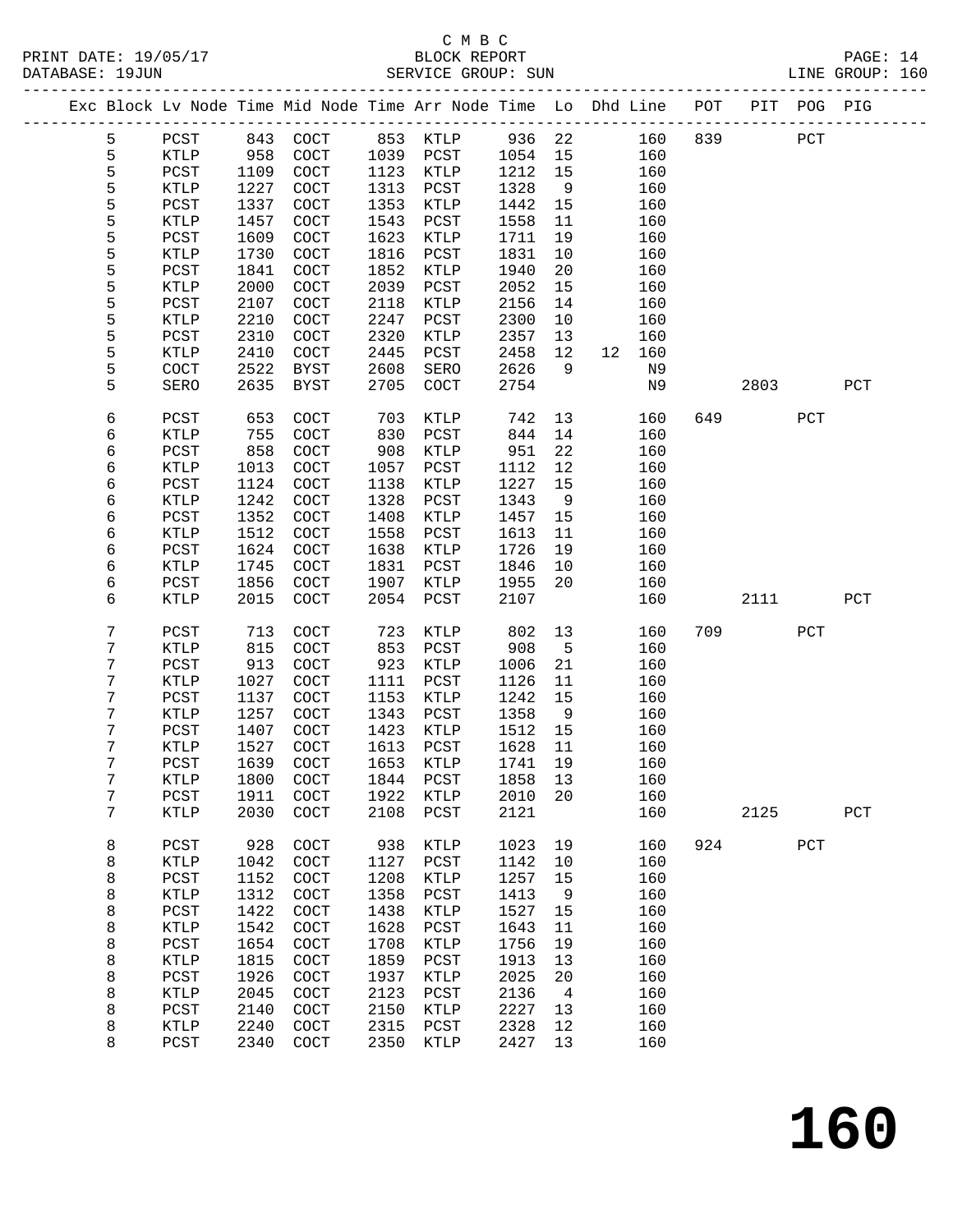PRINT DATE: 19/05/17 BLOCK REPORT BLOCK REPORT DATABASE: 19JUN

## C M B C<br>BLOCK REPORT

| DATABASE: 19JUN |        |                      |            |                          |                   | SERVICE GROUP: SUN   |                       |          |                                                                    |     |         |     | LINE GROUP: 160 |  |
|-----------------|--------|----------------------|------------|--------------------------|-------------------|----------------------|-----------------------|----------|--------------------------------------------------------------------|-----|---------|-----|-----------------|--|
|                 |        |                      |            |                          |                   |                      |                       |          | Exc Block Ly Node Time Mid Node Time Arr Node Time Lo Dhd Line POT |     | $PIT -$ |     | POG PIG         |  |
|                 | 8      | KTI P                |            | 2440 COCT                |                   | 2515 PCST            | 2528                  |          | 160                                                                |     | 2532    |     | PCT             |  |
|                 | 9<br>9 | PCST<br>KTLP<br>PCST | 830<br>943 | 728 COCT<br>COCT<br>COCT | 738<br>908<br>953 | KTLP<br>PCST<br>KTLP | 817 13<br>923<br>1038 | 20<br>19 | 160<br>160<br>160                                                  | 724 |         | PCT |                 |  |

| 9    | PCST                 | 943  | COCT                 | 953  | KTLP                 | 1038 | 19              | 160 |     |      |     |              |
|------|----------------------|------|----------------------|------|----------------------|------|-----------------|-----|-----|------|-----|--------------|
| 9    | KTLP                 | 1057 | COCT                 | 1142 | PCST                 | 1157 | 10              | 160 |     |      |     |              |
| 9    | ${\tt PCST}$         | 1207 | COCT                 | 1223 | KTLP                 | 1312 | 15              | 160 |     |      |     |              |
| 9    | KTLP                 | 1327 | COCT                 | 1413 | PCST                 | 1428 | 11              | 160 |     |      |     |              |
| 9    | ${\tt PCST}$         | 1439 | $\operatorname{COT}$ | 1453 | KTLP                 | 1542 | 11              | 160 |     |      |     |              |
| 9    | <b>KTLP</b>          | 1553 | $\operatorname{COT}$ | 1639 | PCST                 | 1654 | 15              | 160 |     |      |     |              |
| 9    | PCST                 | 1709 | COCT                 | 1723 | KTLP                 | 1811 | 19              | 160 |     |      |     |              |
| 9    | KTLP                 | 1830 | $\operatorname{COT}$ | 1913 | PCST                 | 1927 |                 | 160 |     | 1931 |     | ${\tt PCT}$  |
|      |                      |      |                      |      |                      |      |                 |     |     |      |     |              |
| $10$ | $_{\rm PCST}$        | 743  | COCT                 | 753  | KTLP                 | 832  | 13              | 160 | 739 |      | PCT |              |
| $10$ | $\texttt{KTLP}$      | 845  | COCT                 | 924  | PCST                 | 939  | 17              | 160 |     |      |     |              |
| $10$ | $_{\rm PCST}$        | 956  | $\operatorname{COT}$ | 1008 | KTLP                 | 1053 | 19              | 160 |     |      |     |              |
| $10$ | KTLP                 | 1112 | COCT                 | 1157 | PCST                 | 1212 | $10$            | 160 |     |      |     |              |
| $10$ | $_{\rm PCST}$        | 1222 | COCT                 | 1238 | <b>KTLP</b>          | 1327 | 15              | 160 |     |      |     |              |
| 10   | KTLP                 | 1342 | COCT                 | 1428 | PCST                 | 1443 | 11              | 160 |     |      |     |              |
| $10$ | $_{\rm PCST}$        | 1454 | $\operatorname{COT}$ | 1508 | KTLP                 | 1557 | 16              | 160 |     |      |     |              |
| 10   | <b>KTLP</b>          | 1613 | COCT                 | 1659 | PCST                 | 1714 | 11              | 160 |     |      |     |              |
| 10   | $_{\rm PCST}$        | 1725 | COCT                 | 1739 | KTLP                 | 1827 | 18              | 160 |     |      |     |              |
| $10$ | KTLP                 | 1845 | COCT                 | 1926 | PCST                 | 1940 | $\overline{4}$  | 160 |     |      |     |              |
| $10$ | PCST                 | 1944 | COCT                 | 1955 | KTLP                 | 2040 | 20              | 160 |     |      |     |              |
| 10   | KTLP                 | 2100 | COCT                 | 2138 | PCST                 | 2151 | 19              | 160 |     |      |     |              |
| $10$ | PCST                 | 2210 | COCT                 | 2220 | KTLP                 | 2257 | 13              | 160 |     |      |     |              |
| 10   | <b>KTLP</b>          | 2310 | COCT                 | 2345 | ${\tt PCST}$         | 2358 | 12              | 160 |     |      |     |              |
| 10   | PCST                 | 2410 | COCT                 | 2420 | KTLP                 | 2456 |                 | 160 |     | 2523 |     | $_{\rm PCT}$ |
|      |                      |      |                      |      |                      |      |                 |     |     |      |     |              |
| 50   | COCT                 | 1002 |                      |      | WHPN                 | 1025 | $5^{\circ}$     | 150 | 949 |      | PCT |              |
| 50   | WHPN                 | 1030 |                      |      | COCT                 | 1052 | 10              | 150 |     |      |     |              |
| 50   | COCT                 | 1102 |                      |      | WHPN                 | 1125 | 5               | 150 |     |      |     |              |
| 50   | WHPN                 | 1130 |                      |      | COCT                 | 1152 | 10              | 150 |     |      |     |              |
| 50   | COCT                 | 1202 |                      |      | WHPN                 | 1225 | $5\phantom{.0}$ | 150 |     |      |     |              |
| 50   | WHPN                 | 1230 |                      |      | COCT                 | 1252 | 10              | 150 |     |      |     |              |
| 50   | COCT                 | 1302 |                      |      | WHPN                 | 1325 | $5\overline{5}$ | 150 |     |      |     |              |
| 50   | WHPN                 | 1330 |                      |      | COCT                 | 1352 | 10              | 150 |     |      |     |              |
| 50   | COCT                 | 1402 |                      |      | WHPN                 | 1425 | 5               | 150 |     |      |     |              |
| 50   | WHPN                 | 1430 |                      |      | $\operatorname{COT}$ | 1452 | 10              | 150 |     |      |     |              |
| 50   | COCT                 | 1502 |                      |      | WHPN                 | 1525 | 5               | 150 |     |      |     |              |
| 50   | WHPN                 | 1530 |                      |      | COCT                 | 1555 | $7\phantom{.0}$ | 150 |     |      |     |              |
| 50   | COCT                 | 1602 |                      |      | WHPN                 | 1625 | 5               | 150 |     |      |     |              |
| 50   | WHPN                 | 1630 |                      |      | COCT                 | 1652 | 10              | 150 |     |      |     |              |
| 50   | COCT                 | 1702 |                      |      | WHPN                 | 1725 | 5               | 150 |     |      |     |              |
| 50   | WHPN                 | 1730 |                      |      | $\operatorname{COT}$ | 1752 | 10              | 150 |     |      |     |              |
| 50   | COCT                 | 1802 |                      |      | WHPN                 | 1825 | $5\overline{5}$ | 150 |     |      |     |              |
| 50   | WHPN                 | 1830 |                      |      | $\operatorname{COT}$ | 1852 | 10              | 150 |     |      |     |              |
| 50   | $\operatorname{COT}$ | 1902 |                      |      | WHPN                 | 1925 | 5               | 150 |     |      |     |              |
| 50   | WHPN                 | 1930 |                      |      | COCT                 | 1952 |                 | 150 |     | 2002 |     | PCT          |
|      |                      |      |                      |      |                      |      |                 |     |     |      |     |              |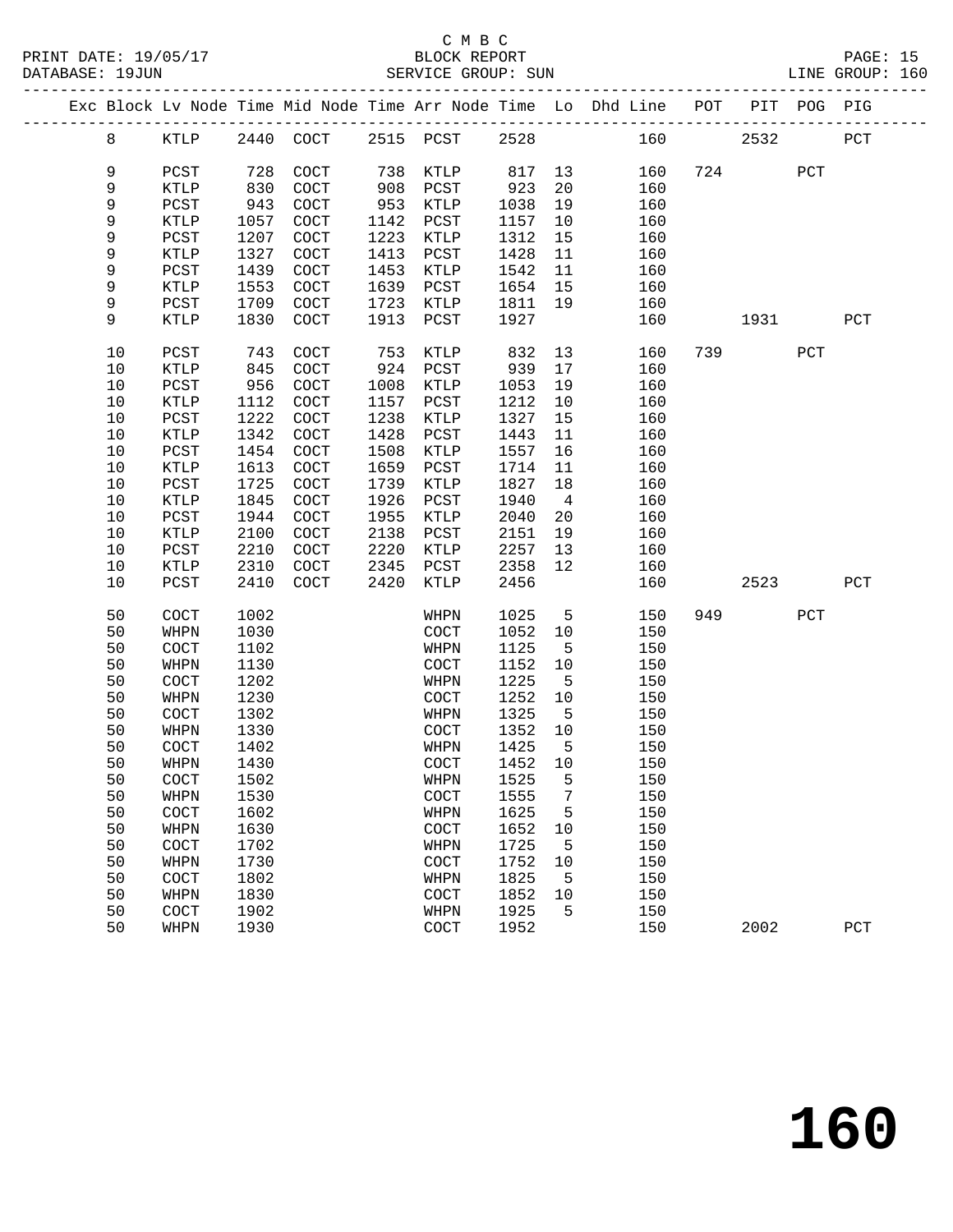|            | PRINT DATE: | 19/05/1       |
|------------|-------------|---------------|
| . <i>.</i> |             | $1.07$ $+7.7$ |

#### C M B C PAGE: 16 BLOCK REPORT PAGE: 16<br>SERVICE GROUP: SUN BLOCK REPORT PAGE: 16 DATABASE: 19JUN SERVICE GROUP: SUN LINE GROUP: 555

-------------------------------------------------------------------------------------------------

| CAEX<br>PCT |  | CARVOLTH EXCHANGE<br>Port Coquitlam Depot |     |  |       | LOST   | LOUGHEED STN                                                                   |         |  |      |  |
|-------------|--|-------------------------------------------|-----|--|-------|--------|--------------------------------------------------------------------------------|---------|--|------|--|
|             |  |                                           |     |  |       |        | Exc Block Ly Node Time Mid Node Time Arr Node Time Lo Dhd Line POT PIT POG PIG |         |  |      |  |
|             |  | T.OST                                     | 906 |  | ∩∆ FY | 924 16 |                                                                                | 555 846 |  | חימס |  |

|       | 1            | LOST | 906  | CAEX | 924  | 16  |    | 555 | 846  | PCT |     |
|-------|--------------|------|------|------|------|-----|----|-----|------|-----|-----|
|       | $\mathbf 1$  | CAEX | 940  | LOST | 958  | 8   |    | 555 |      |     |     |
|       | 1            | LOST | 1006 | CAEX | 1024 | 16  |    | 555 |      |     |     |
|       | 1            | CAEX | 1040 | LOST | 1058 | 8   |    | 555 |      |     |     |
|       | 1            | LOST | 1106 | CAEX | 1124 | 16  |    | 555 |      |     |     |
|       | 1            | CAEX | 1140 | LOST | 1158 | 8   |    | 555 |      |     |     |
|       | 1            | LOST | 1206 | CAEX | 1224 | 16  |    | 555 |      |     |     |
|       | 1            | CAEX | 1240 | LOST | 1258 | 8   |    | 555 |      |     |     |
|       | 1            | LOST | 1306 | CAEX | 1324 | 16  |    | 555 |      |     |     |
|       | 1            | CAEX | 1340 | LOST | 1358 | 8   |    | 555 |      |     |     |
|       | 1            | LOST | 1406 | CAEX | 1424 | 16  |    | 555 |      |     |     |
|       | 1            | CAEX | 1440 | LOST | 1458 | 8   |    | 555 |      |     |     |
|       | 1            | LOST | 1506 | CAEX | 1524 | 16  |    | 555 |      |     |     |
|       | 1            | CAEX | 1540 | LOST | 1558 | 8   |    | 555 |      |     |     |
|       | 1            | LOST | 1606 | CAEX | 1624 | 16  |    | 555 |      |     |     |
|       | 1            | CAEX | 1640 | LOST | 1658 | - 8 |    | 555 |      |     |     |
|       | 1            | LOST | 1706 | CAEX | 1724 | 16  |    | 555 |      |     |     |
|       | 1            | CAEX | 1740 | LOST | 1758 | 8   |    | 555 |      |     |     |
|       | 1            | LOST | 1806 | CAEX | 1824 | 16  |    | 555 |      |     |     |
|       | 1            | CAEX | 1840 | LOST | 1858 | 8   |    | 555 |      |     |     |
|       | 1            | LOST | 1906 | CAEX | 1924 | 16  |    | 555 |      |     |     |
|       | 1            | CAEX | 1940 | LOST | 1958 | 8   |    | 555 |      |     |     |
|       | 1            | LOST | 2006 | CAEX | 2024 | 16  |    | 555 |      |     |     |
|       | 1            | CAEX | 2040 | LOST | 2058 | 8   |    | 555 |      |     |     |
|       | 1            | LOST | 2106 | CAEX | 2124 | 16  |    | 555 |      |     |     |
|       | 1            | CAEX | 2140 | LOST | 2158 | 8   |    | 555 |      |     |     |
|       | 1            | LOST | 2206 | CAEX | 2224 | 16  |    | 555 |      |     |     |
|       | $\mathbf{1}$ | CAEX | 2240 | LOST | 2258 | 8   |    | 555 |      |     |     |
| #CA 1 |              | LOST | 2306 | CAEX | 2324 |     |    | 555 | 2400 |     | PCT |
| CA 1  |              | LOST | 2306 | CAEX | 2324 | 26  | 16 | 555 |      |     |     |

CA 1 LOST 2406 CAEX 2424 0 16 555

CA 1 LOST 2440 CAEX 2458 555 2534 PCT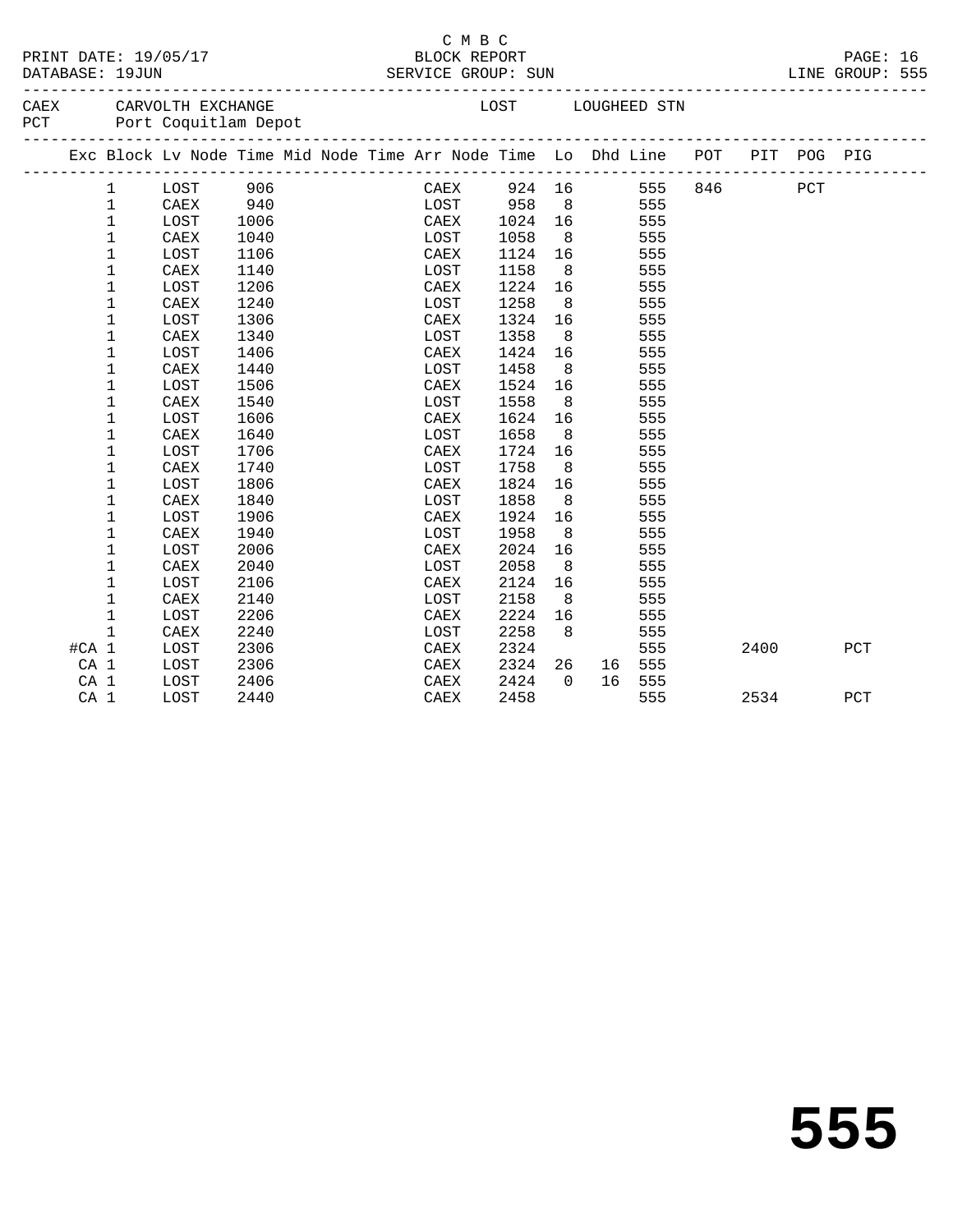|  |   | Exc Block Lv Node Time Mid Node Time Arr Node Time Lo Dhd Line |      |  |      |      |                |     | POT |      | PIT POG PIG |     |
|--|---|----------------------------------------------------------------|------|--|------|------|----------------|-----|-----|------|-------------|-----|
|  | 4 | CAEX                                                           | 810  |  | LOST | 828  | 8 <sup>8</sup> | 555 | 735 |      | PCT         |     |
|  | 4 | LOST                                                           | 836  |  | CAEX | 854  | 16             | 555 |     |      |             |     |
|  | 4 | CAEX                                                           | 910  |  | LOST | 928  | 8              | 555 |     |      |             |     |
|  | 4 | LOST                                                           | 936  |  | CAEX | 954  | 16             | 555 |     |      |             |     |
|  | 4 | CAEX                                                           | 1010 |  | LOST | 1028 | 8              | 555 |     |      |             |     |
|  | 4 | LOST                                                           | 1036 |  | CAEX | 1054 | 16             | 555 |     |      |             |     |
|  | 4 | CAEX                                                           | 1110 |  | LOST | 1128 | 8              | 555 |     |      |             |     |
|  | 4 | LOST                                                           | 1136 |  | CAEX | 1154 | 16             | 555 |     |      |             |     |
|  | 4 | CAEX                                                           | 1210 |  | LOST | 1228 | 8              | 555 |     |      |             |     |
|  | 4 | LOST                                                           | 1236 |  | CAEX | 1254 | 16             | 555 |     |      |             |     |
|  | 4 | CAEX                                                           | 1310 |  | LOST | 1328 | 8              | 555 |     |      |             |     |
|  | 4 | LOST                                                           | 1336 |  | CAEX | 1354 | 16             | 555 |     |      |             |     |
|  | 4 | CAEX                                                           | 1410 |  | LOST | 1428 | 8              | 555 |     |      |             |     |
|  | 4 | LOST                                                           | 1436 |  | CAEX | 1454 | 16             | 555 |     |      |             |     |
|  | 4 | CAEX                                                           | 1510 |  | LOST | 1528 | 8              | 555 |     |      |             |     |
|  | 4 | LOST                                                           | 1536 |  | CAEX | 1554 | 16             | 555 |     |      |             |     |
|  | 4 | CAEX                                                           | 1610 |  | LOST | 1628 | 8              | 555 |     |      |             |     |
|  | 4 | LOST                                                           | 1636 |  | CAEX | 1654 | 16             | 555 |     |      |             |     |
|  | 4 | CAEX                                                           | 1710 |  | LOST | 1728 | - 8            | 555 |     |      |             |     |
|  | 4 | LOST                                                           | 1736 |  | CAEX | 1754 | 16             | 555 |     |      |             |     |
|  | 4 | CAEX                                                           | 1810 |  | LOST | 1828 | 8              | 555 |     |      |             |     |
|  | 4 | LOST                                                           | 1836 |  | CAEX | 1854 | 16             | 555 |     |      |             |     |
|  | 4 | CAEX                                                           | 1910 |  | LOST | 1928 | 8              | 555 |     |      |             |     |
|  | 4 | LOST                                                           | 1936 |  | CAEX | 1954 | 16             | 555 |     |      |             |     |
|  | 4 | CAEX                                                           | 2010 |  | LOST | 2028 | 8              | 555 |     |      |             |     |
|  | 4 | LOST                                                           | 2036 |  | CAEX | 2054 | 16             | 555 |     |      |             |     |
|  | 4 | CAEX                                                           | 2110 |  | LOST | 2128 | 8              | 555 |     |      |             |     |
|  | 4 | LOST                                                           | 2136 |  | CAEX | 2154 | 16             | 555 |     |      |             |     |
|  | 4 | CAEX                                                           | 2210 |  | LOST | 2228 | 8              | 555 |     |      |             |     |
|  | 4 | LOST                                                           | 2236 |  | CAEX | 2254 |                | 555 |     | 2330 |             | PCT |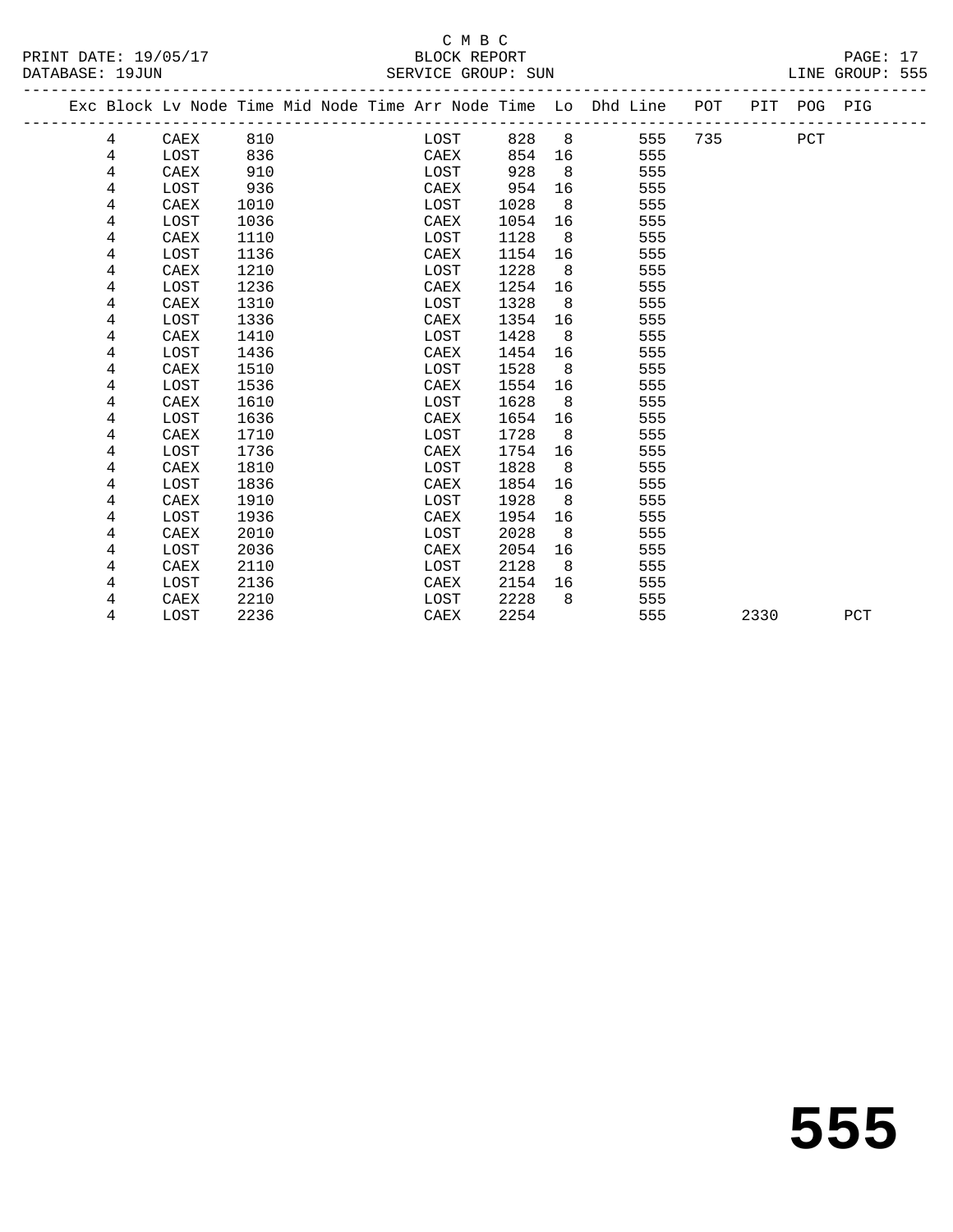| PRINT DATE: 19/05/17<br>DATABASE: 19JUN |  |                                                                                                     |                      |                      | C M B C<br>BLOCK REPORT             |                      |                                      |                        |                                         |                                                                                |     |         | PAGE: 18<br>LINE GROUP: 701 |             |  |
|-----------------------------------------|--|-----------------------------------------------------------------------------------------------------|----------------------|----------------------|-------------------------------------|----------------------|--------------------------------------|------------------------|-----------------------------------------|--------------------------------------------------------------------------------|-----|---------|-----------------------------|-------------|--|
|                                         |  | BYST BROADWAY STN<br>DT48 DEWDNEY & 248 ST<br>MMST MAPLE MEADOWS STN<br>SERO SEYMOUR ST & ROBSON ST |                      |                      |                                     |                      |                                      |                        |                                         | COCT COQUITLAM CTRL STN<br>HAPL HANEY PLACE<br>PCT Port Coquitlam Depot        |     |         |                             |             |  |
|                                         |  |                                                                                                     |                      |                      |                                     |                      |                                      |                        |                                         | Exc Block Lv Node Time Mid Node Time Arr Node Time Lo Dhd Line POT PIT POG PIG |     |         |                             |             |  |
|                                         |  | 70<br>70<br>70                                                                                      | COCT<br>HAPL<br>COCT | 750                  |                                     |                      | HAPL                                 |                        | 9                                       | 821 11 701<br>701<br>701                                                       |     | 737 PCT |                             |             |  |
|                                         |  | 70<br>70                                                                                            | HAPL<br>COCT         | 1050                 | 1002 MMST 1016 COCT                 |                      | HAPL                                 | 1045<br>1126           | 5 <sub>5</sub>                          | 5 <sup>5</sup><br>701<br>701                                                   |     |         |                             |             |  |
|                                         |  | 70<br>70<br>70                                                                                      | HAPL<br>COCT<br>DT48 | 1131<br>1235<br>1337 | MMST 1145 COCT<br>HAPL<br>HAPL      |                      | 1317 DT48<br>1347 COCT               | 1218<br>1328<br>1434   | 17<br>9<br>16                           | 701<br>701<br>701                                                              |     |         |                             |             |  |
|                                         |  | 70<br>70                                                                                            | COCT<br>HAPL         | 1450<br>1534         | MMST                                |                      | HAPL<br>1548 COCT                    | 1530<br>1618           | $\overline{4}$<br>17                    | 701<br>701                                                                     |     |         |                             |             |  |
|                                         |  | 70<br>70<br>70                                                                                      | COCT<br>DT48<br>COCT | 1635<br>1835         | HAPL<br>1738 HAPL<br>HAPL           | 1747                 | 1717 DT48<br>COCT<br>1912 DT48       | 1729<br>1826<br>1922   | 9<br>18                                 | 701<br>9<br>701<br>701                                                         |     |         |                             |             |  |
|                                         |  | 70<br>70                                                                                            | DT48<br>COCT         | 1940<br>2030         | HAPL<br>HAPL                        | 1949                 | COCT<br>2104 DT48                    | 2024<br>2114           | 6                                       | 701<br>701                                                                     |     |         | 2137                        | PCT         |  |
|                                         |  | 71<br>71<br>71                                                                                      | COCT<br>SERO<br>COCT | 532<br>645<br>820    | BYST<br>BYST                        | 618                  | SERO<br>715 COCT<br>HAPL             | 636<br>804<br>851      | 16<br>11                                | 9 N 9<br>N9<br>701                                                             |     | 519     | PCT                         |             |  |
|                                         |  | 71<br>71<br>71                                                                                      | HAPL<br>COCT<br>HAPL | 902<br>950<br>1032   | MMST<br>MMST                        |                      | 914 COCT<br>HAPL<br>1046 COCT        | 938<br>1026<br>1115    | 12<br>$5\overline{)}$                   | 701<br>6<br>701<br>701                                                         |     |         |                             |             |  |
|                                         |  | 71<br>71<br>71                                                                                      | COCT<br>HAPL<br>COCT | 1120<br>1202<br>1305 | MMST<br>HAPL                        |                      | HAPL<br>1216 COCT<br>1347 DT48       | 1158<br>1249<br>1400   | $\overline{4}$<br>16<br>$7\overline{ }$ | 701<br>701<br>701                                                              |     |         |                             |             |  |
|                                         |  | 71<br>71                                                                                            | DT48<br>COCT         | 1407<br>1520         | HAPL                                |                      | 1417 COCT<br>HAPL                    | 1504<br>1601           | 16<br>$\overline{\mathbf{3}}$           | 701<br>701                                                                     |     |         |                             |             |  |
|                                         |  | 71<br>71<br>71                                                                                      | HAPL<br>COCT<br>DT48 | 1604<br>1808         | MMST<br>1705 HAPL<br>HAPL           |                      | 1618 COCT<br>1743 DT48<br>1817 COCT  | 1646<br>1754<br>1854   | 19<br>14<br>11                          | 701<br>701<br>701                                                              |     |         |                             |             |  |
|                                         |  | 71<br>71<br>71                                                                                      | COCT<br>DT48<br>COCT | 1905<br>2101         | HAPL<br>2012 HAPL 2020 COCT<br>HAPL | 2135                 | 1942 DT48<br>DT48                    | 1952<br>2053 8<br>2145 | 20                                      | 701<br>701<br>701                                                              |     | 2208    |                             | ${\tt PCT}$ |  |
|                                         |  | 72<br>72                                                                                            | HAPL<br>COCT         | 802<br>850           | MMST                                | 814                  | COCT<br>HAPL                         | 837<br>921             | 13<br>11                                | 701<br>701                                                                     | 737 |         | PCT                         |             |  |
|                                         |  | 72<br>72<br>72                                                                                      | HAPL<br>COCT<br>HAPL | 932<br>1020<br>1102  | MMST<br>MMST                        | 946<br>1116          | $\operatorname{COT}$<br>HAPL<br>COCT | 1013<br>1056<br>1145   | 7<br>6<br>5                             | 701<br>701<br>701                                                              |     |         |                             |             |  |
|                                         |  | 72<br>72                                                                                            | COCT<br>HAPL         | 1150<br>1232         | MMST                                | 1246                 | HAPL<br>$\operatorname{COT}$         | 1229<br>1319           | $\overline{3}$<br>16                    | 701<br>701                                                                     |     |         |                             |             |  |
|                                         |  | 72<br>72<br>72                                                                                      | COCT<br>DT48<br>COCT | 1335<br>1437<br>1550 | HAPL<br><b>HAPL</b>                 | 1417<br>1447         | DT48<br>COCT<br>HAPL                 | 1430<br>1533<br>1630   | 7<br>17<br>$\overline{2}$               | 701<br>701<br>701                                                              |     |         |                             |             |  |
|                                         |  | 72<br>72<br>72                                                                                      | HAPL<br>COCT<br>DT48 | 1632<br>1735<br>1838 | MMST<br>HAPL<br>HAPL                | 1646<br>1813<br>1847 | $\operatorname{COT}$<br>DT48<br>COCT | 1714<br>1824<br>1924   | 21<br>14<br>11                          | 701<br>701<br>701                                                              |     |         |                             |             |  |
|                                         |  | 72<br>72                                                                                            | COCT<br>DT48         | 1935                 | HAPL<br>2047 HAPL                   | 2009<br>2055         | DT48<br>$\operatorname{COCT}$        | 2019<br>2128           | 28                                      | 701<br>701                                                                     |     | 2137    |                             | PCT         |  |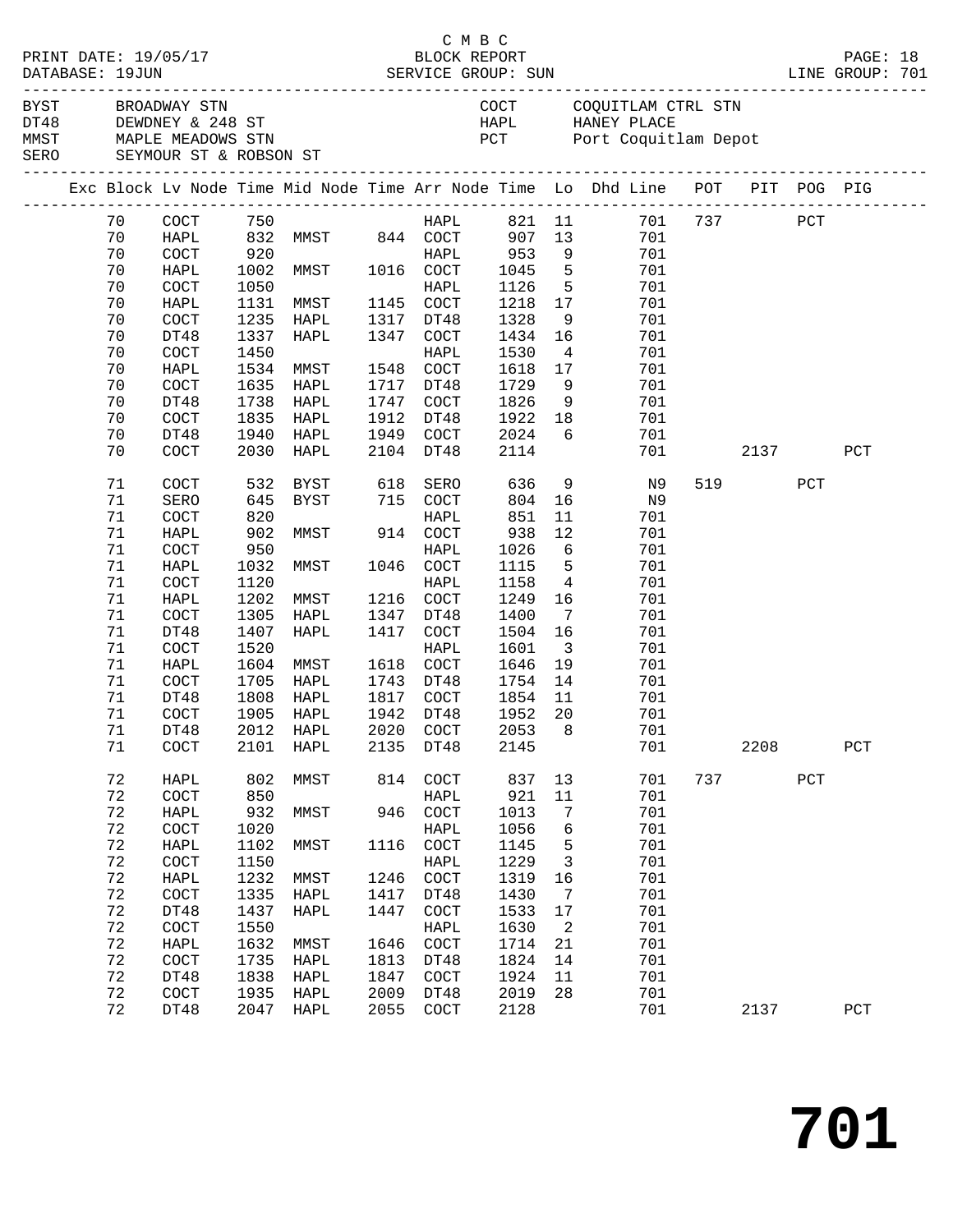|  |          |              |              |      |      |             |              |                         | Exc Block Lv Node Time Mid Node Time Arr Node Time Lo Dhd Line POT |     |      | PIT POG PIG |     |
|--|----------|--------------|--------------|------|------|-------------|--------------|-------------------------|--------------------------------------------------------------------|-----|------|-------------|-----|
|  | 73       | HAPL         | 618          | MMST | 630  | COCT        | 652          | 13                      | 701                                                                | 553 |      | PCT         |     |
|  | 73       | COCT         | 705          | HAPL | 734  | DT48        | 745          | 23                      | 701                                                                |     |      |             |     |
|  | 73       | DT48         | 808          | HAPL | 817  | COCT        | 850          | 15                      | 701                                                                |     |      |             |     |
|  | 73       | COCT         | 905          | HAPL | 938  | DT48        | 949          | 18                      | 701                                                                |     |      |             |     |
|  | 73       | DT48         | 1007         | HAPL | 1017 | COCT        | 1100         | 5                       | 701                                                                |     |      |             |     |
|  | 73       | COCT         | 1105         | HAPL | 1146 | DT48        | 1157         | 10                      | 701                                                                |     |      |             |     |
|  | 73       | DT48         | 1207         | HAPL | 1217 | COCT        | 1304         | 16                      | 701                                                                |     |      |             |     |
|  | 73       | COCT         | 1320         |      |      | <b>HAPL</b> | 1400         | $\overline{\mathbf{3}}$ | 701                                                                |     |      |             |     |
|  | 73       | HAPL         | 1403         | MMST | 1417 | COCT        | 1452         | 13                      | 701                                                                |     |      |             |     |
|  | 73       | COCT         | 1505         | HAPL | 1548 | DT48        | 1601         | 6                       | 701                                                                |     |      |             |     |
|  | 73       | DT48         | 1607         | HAPL | 1617 | COCT        | 1659         | 21                      | 701                                                                |     |      |             |     |
|  | 73       | COCT         | 1720         |      |      | <b>HAPL</b> | 1757         | 5                       | 701                                                                |     |      |             |     |
|  | 73       | <b>HAPL</b>  | 1802         | MMST | 1816 | COCT        | 1839         | 11                      | 701                                                                |     |      |             |     |
|  | 73       | COCT         | 1850         |      |      | <b>HAPL</b> | 1927         | 6                       | 701                                                                |     |      |             |     |
|  | 73       | <b>HAPL</b>  | 1933         | MMST | 1945 | COCT        | 2006         | 14                      | 701                                                                |     |      |             |     |
|  | 73       | COCT         | 2020         |      |      | <b>HAPL</b> | 2054         |                         | 701                                                                |     | 2114 |             | PCT |
|  |          |              |              |      |      |             |              |                         |                                                                    |     |      |             |     |
|  | 74       | COCT         | 640          | HAPL | 709  | DT48        | 718          | 20                      | 701                                                                | 627 |      | PCT         |     |
|  | 74       | DT48         | 738          | HAPL | 747  | COCT        | 819          | 16                      | 701                                                                |     |      |             |     |
|  | 74       | COCT         | 835          | HAPL | 908  | DT48        | 919          | 17                      | 701                                                                |     |      |             |     |
|  | 74       | DT48         | 936          | HAPL | 946  | COCT        | 1027         | 8                       | 701                                                                |     |      |             |     |
|  | 74       | COCT         | 1035         | HAPL | 1114 | DT48        | 1125         | 11                      | 701                                                                |     |      |             |     |
|  | 74       | DT48         | 1136         | HAPL | 1146 | COCT        | 1233         | 17                      | 701                                                                |     |      |             |     |
|  | 74       | COCT         | 1250         |      |      | <b>HAPL</b> | 1330         | $\overline{\mathbf{3}}$ | 701                                                                |     |      |             |     |
|  | 74       | HAPL         | 1333         | MMST | 1347 | COCT        | 1422         | 13                      | 701                                                                |     |      |             |     |
|  | 74       | COCT         | 1435         | HAPL | 1517 | DT48        | 1530         | 7                       | 701                                                                |     |      |             |     |
|  | 74       | DT48         | 1537         | HAPL | 1547 | COCT        | 1629         | 21                      | 701                                                                |     |      |             |     |
|  | 74       | COCT         | 1650         |      |      | <b>HAPL</b> | 1730         | 2                       | 701                                                                |     |      |             |     |
|  | 74       | <b>HAPL</b>  | 1732         | MMST | 1746 | COCT        | 1811         | $\mathsf 9$             | 701                                                                |     |      |             |     |
|  | 74       | COCT         | 1820         |      |      | <b>HAPL</b> | 1857         | 5                       | 701                                                                |     |      |             |     |
|  | 74       | HAPL         | 1902         | MMST | 1916 | COCT        | 1939         | 11                      | 701                                                                |     |      |             |     |
|  | 74       | COCT         | 1950         |      | 2047 | HAPL        | 2024         | 11                      | 701                                                                |     |      |             |     |
|  | 74       | HAPL         | 2035         | MMST |      | COCT        | 2108         | 24                      | 701                                                                |     |      |             |     |
|  | 74       | COCT         | 2132         | HAPL | 2206 | DT48        | 2216         | 2                       | 701                                                                |     |      |             |     |
|  | 74       | DT48         | 2218         | HAPL | 2226 | COCT        | 2259         | $\overline{4}$<br>5     | 701                                                                |     |      |             |     |
|  | 74<br>74 | COCT<br>DT48 | 2303<br>2352 | HAPL | 2337 | DT48        | 2347<br>2431 |                         | 701<br>701                                                         |     |      |             |     |
|  |          |              |              | HAPL | 2400 | COCT        |              |                         |                                                                    |     | 2440 |             | PCT |